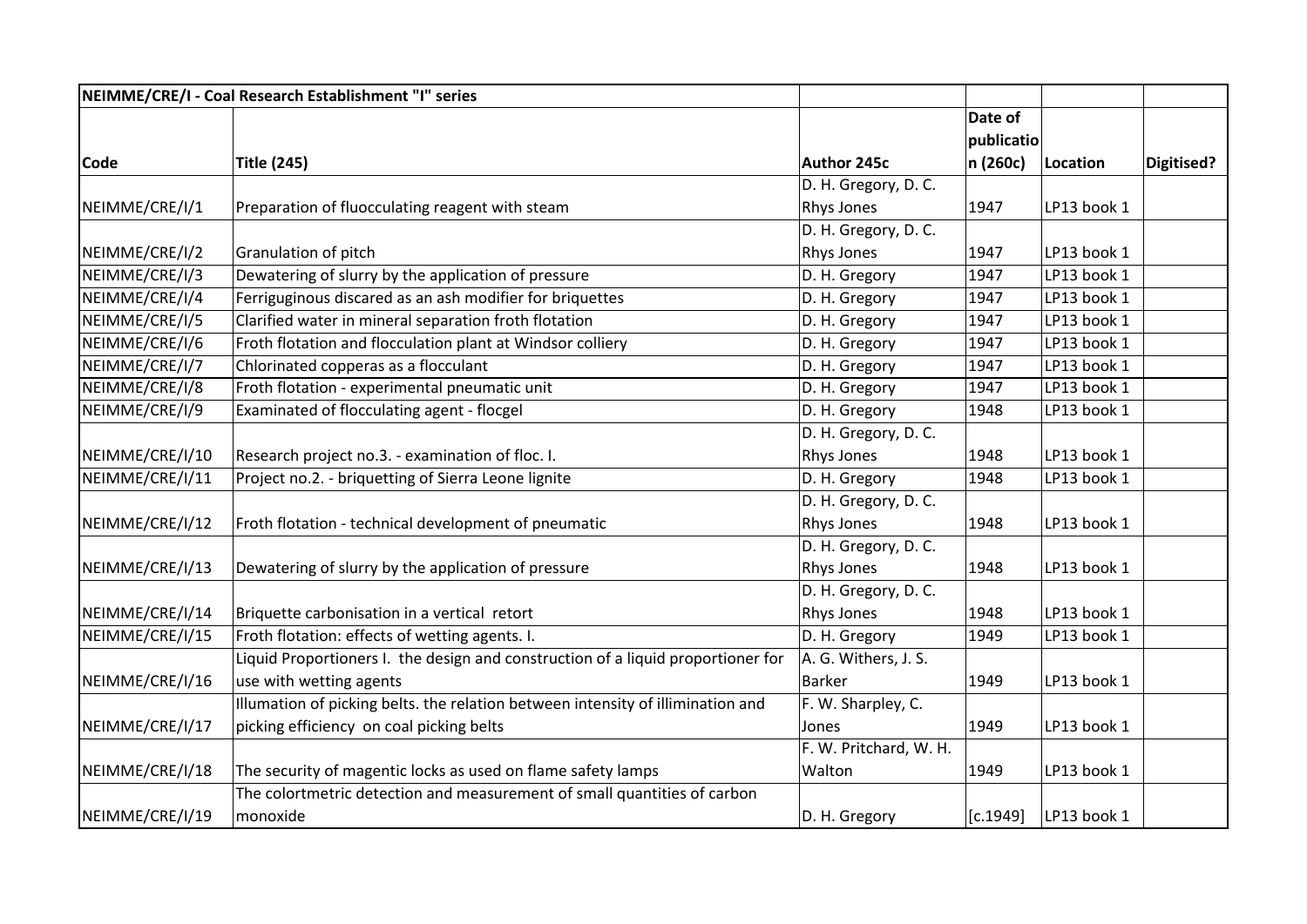|                 |                                                                                    | P. F. Whelan, D. H.  |      |             |  |
|-----------------|------------------------------------------------------------------------------------|----------------------|------|-------------|--|
| NEIMME/CRE/I/20 | Standard method for testing flocculating agents                                    | Gregory              | 1949 | LP13 book 1 |  |
| NEIMME/CRE/I/21 | The development of a vibration insulating device for percussive tools              | R. H. B. Winder      | 1949 | LP13 book 2 |  |
| NEIMME/CRE/I/22 | Carbon monoxide determination testing of Siebe Gorman p.s. detect or tubes         | G. H. Jones          | 1949 | LP13 book 2 |  |
| NEIMME/CRE/I/23 | Report on visit to Holland                                                         | W. H. Walton         | 1949 | LP13 book 2 |  |
|                 |                                                                                    | D. H. Gregory, D. C. |      |             |  |
| NEIMME/CRE/I/24 | Withdrawn                                                                          | <b>Rhys Jones</b>    |      | LP13 book 2 |  |
|                 | Survey of coal board tars part 1. north-eastern tars - examination by s.t.p.t.c.   |                      |      |             |  |
| NEIMME/CRE/I/25 | methods                                                                            | G. H. Jones          | 1949 | LP13 book 2 |  |
|                 | Illumation of picking belts. the relationship between the colour and intensity of  | C. Jones, J. F.      |      |             |  |
| NEIMME/CRE/I/26 | illumination and picking efficiency of coal picking belts                          | Holdsworth           | 1950 | LP13 book 2 |  |
|                 | Froth flotation tests on fine coals from Fenwick, Rising Sun and Harworth, and     | P. F. Whelan, D.     |      |             |  |
| NEIMME/CRE/I/27 | on vibrator dust from eccles                                                       | Simpson              | 1950 | LP13 book 2 |  |
|                 | Survey of coal board tars part 1. north-eastern tars - examination by s.t.p.t.c.   |                      |      |             |  |
| NEIMME/CRE/I/28 | methods (2nd report)                                                               | G. H. Jones          | 1950 | LP13 book 2 |  |
|                 | Design of a froth flotation plant incorporating a c.r.e. mat cell for grimethrope  | P. F. Whelan, D. H.  |      |             |  |
| NEIMME/CRE/I/29 | washery                                                                            | Gregory              | 1950 | LP13 book 2 |  |
|                 |                                                                                    | J. A. Low, J. L. M.  |      |             |  |
| NEIMME/CRE/I/30 | The effects of trommelling on the flow properties of coke part I                   | Launder              | 1950 | LP13 book 2 |  |
|                 | Examination of a method of assessing the suitability of stowing materials.         |                      |      |             |  |
| NEIMME/CRE/I/31 | (Power Stowing Project U/15/2)                                                     | C. Jones             | 1950 | LP13 book 2 |  |
| NEIMME/CRE/I/32 | Design of experimental cobble briquette press                                      | D. H. Gregory        | 1950 | LP13 book 2 |  |
|                 | Survey of coal board tars part I. north western division examination by s.t.p.t.c. |                      |      |             |  |
| NEIMME/CRE/I/33 | methods                                                                            | G. H. Jones          | 1950 | LP13 book 2 |  |
|                 | Survey of coal board tars part I. scottish division examination by s.t.p.t.c.      |                      |      |             |  |
| NEIMME/CRE/I/34 | methods                                                                            | G. H. Jones          | 1950 | LP13 book 2 |  |
|                 | Survey of coal board tars part I. east midland tar examination by s.t.p.t.c.       |                      |      |             |  |
| NEIMME/CRE/I/35 | methods                                                                            | G. H. Jones          | 1950 | LP13 book 2 |  |
|                 | Survey of coal board tars part I. south western tars examination by s.t.p.t.c.     |                      |      |             |  |
| NEIMME/CRE/I/36 | methods                                                                            | G. H. Jones          | 1950 | LP13 book 2 |  |
|                 |                                                                                    | R. J. Hamilton, T.   |      |             |  |
|                 | The preparation of konimeter slides and the effects of adhesive film thickness     | Wainwright, W. H.    |      |             |  |
| NEIMME/CRE/I/37 | on sampling efficiency                                                             | Walton               | 1950 | LP13 book 2 |  |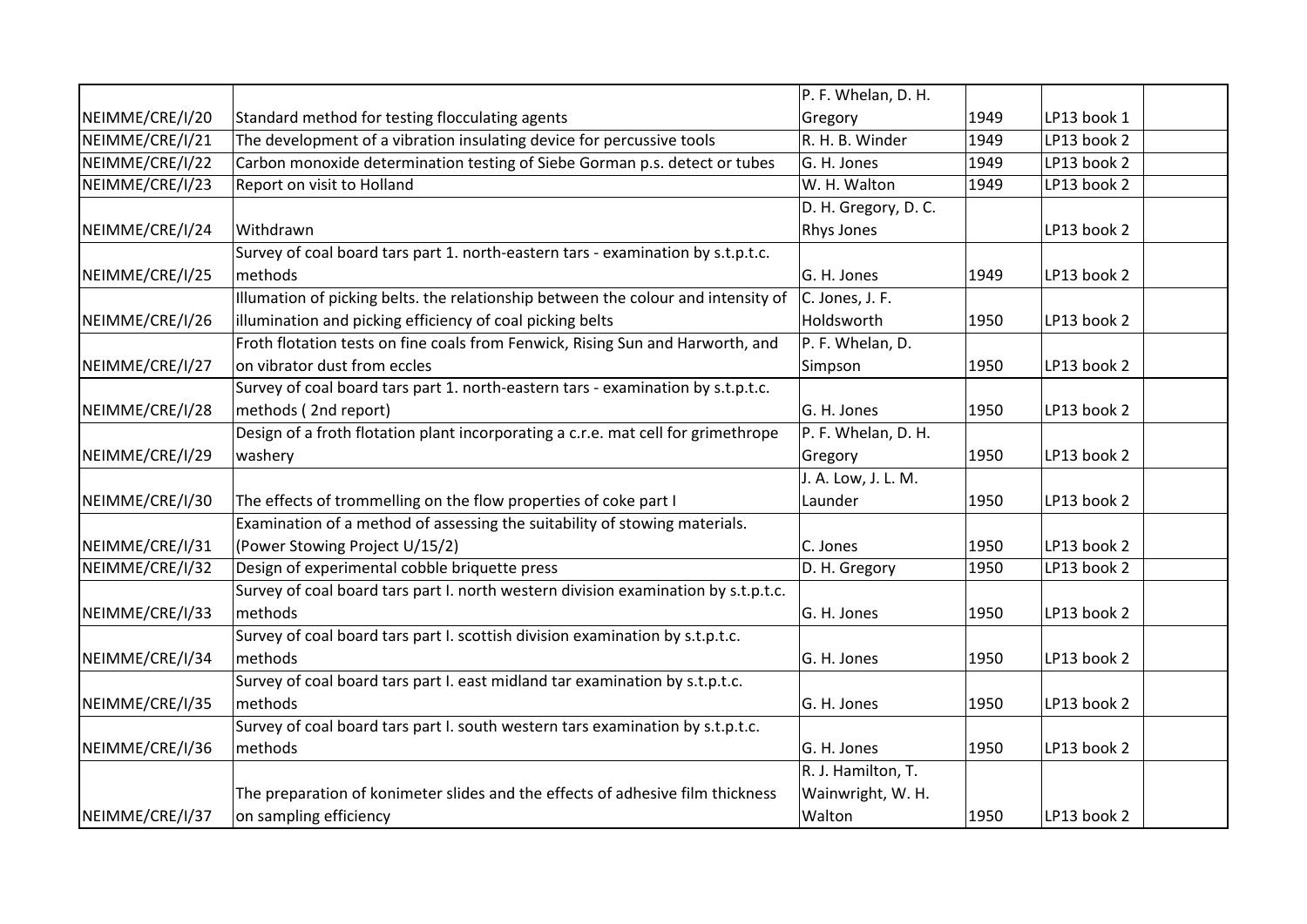|                 |                                                                                                            | F. W. Pritchard, W. H.  |      |              |
|-----------------|------------------------------------------------------------------------------------------------------------|-------------------------|------|--------------|
| NEIMME/CRE/I/38 | An improved lamp-room magnet                                                                               | Walton                  | 1951 | LP13 book 2  |
|                 |                                                                                                            | F. W. Pritchard, W. H.  |      |              |
| NEIMME/CRE/I/39 | A simple instrument for measuring magnetic lock spring strengths                                           | Walton                  | 1951 | LP13 book 2  |
|                 |                                                                                                            | R. J. Hamilton, J. F.   |      |              |
|                 | An improved microscope eyepiece graticule for the evaluation of thermal                                    | Holdworth, W. H.        |      |              |
| NEIMME/CRE/I/40 | precipitator samples                                                                                       | Walton                  | 1950 | LP13 book 2  |
|                 |                                                                                                            | F. W. Pritchard, W. H.  |      |              |
| NEIMME/CRE/I/41 | Further developments in the c.r.e. pressure gas sampling technique                                         | Walton                  | 1951 | LP13 book 3a |
| NEIMME/CRE/I/42 | Inter-laboratory dust count comparison                                                                     | J. F. Holdsworth        | 1950 | LP13 book 3a |
|                 | High efficiency distillation design and construction of a laboratory fractionating                         |                         |      |              |
| NEIMME/CRE/I/43 | column suitable for coal tars                                                                              | J. Owen                 | 1950 | LP13 book 3a |
|                 | Determination of inorganic constituents of coal part I. the wet oxidation of coal                          | F. Ellington, W. N.     |      |              |
| NEIMME/CRE/I/44 | for analytical purposes (interim report)                                                                   | Adams                   | 1950 | LP13 book 3a |
|                 |                                                                                                            | R. Millership, A. G.    |      |              |
| NEIMME/CRE/I/45 | Michael colliery investigation inbye compressor                                                            | Withers                 | 1950 | LP13 book 3a |
|                 |                                                                                                            | R. H. B. Winder, A. G.  |      |              |
| NEIMME/CRE/I/46 | Interim report no.46 the basic factors of rotary drilling                                                  | Withers                 | 1950 | LP13 book 3a |
| NEIMME/CRE/I/47 | Ventilation ducting laboratory measurement of leakage (interim report)                                     | E. W. Inett             | 1950 | LP13 book 3a |
|                 | Tar acids from Dalton main middle and creosote oil. examination by s.t.p.t.c.                              |                         |      |              |
| NEIMME/CRE/I/48 | methods                                                                                                    | G. H. Jones             | 1950 | LP13 book 3a |
|                 | Design of wet batch testing laboratories at central research establishment,                                |                         |      |              |
|                 | Stoke Orchard: with a description of the general procedure followed in froth                               |                         |      |              |
| NEIMME/CRE/I/49 | flotation studies                                                                                          | P. F. Whelan            | 1950 | LP13 book 3a |
|                 | Determination of the inorganic constituents of coal part II. the determination of F. Ellington, W. N.      |                         |      |              |
| NEIMME/CRE/I/50 | phosphorous (interim report)                                                                               | Adams                   | 1950 | LP13 book 3a |
| NEIMME/CRE/I/51 | The improvement of manvers main coke by blending (interim report)                                          | J. E. Littlechild       | 1951 | LP13 book 3a |
| NEIMME/CRE/I/52 | Investigation of performance of cyclomat pulveriser for fine grinding of coal                              | D. H. Gregory           | 1950 | LP13 book 3a |
|                 |                                                                                                            | de L. E. Edmonds, P. C. |      |              |
| NEIMME/CRE/I/53 | The separation of hard and bright coal by photometric methods                                              | Newman                  | 1950 | LP13 book 3a |
|                 | Specific reagents for coal flotation; investigation of distillation fractions of crude J. E. Hughes, P. F. |                         |      |              |
| NEIMME/CRE/I/54 | cresylic acid for frothing penallta and grimethrope final coals                                            | Whelan                  | 1950 | LP13 book 3a |
| NEIMME/CRE/I/55 | A portable high- concentration methanometer                                                                | F. W. Pritchard         | 1950 | LP13 book 3a |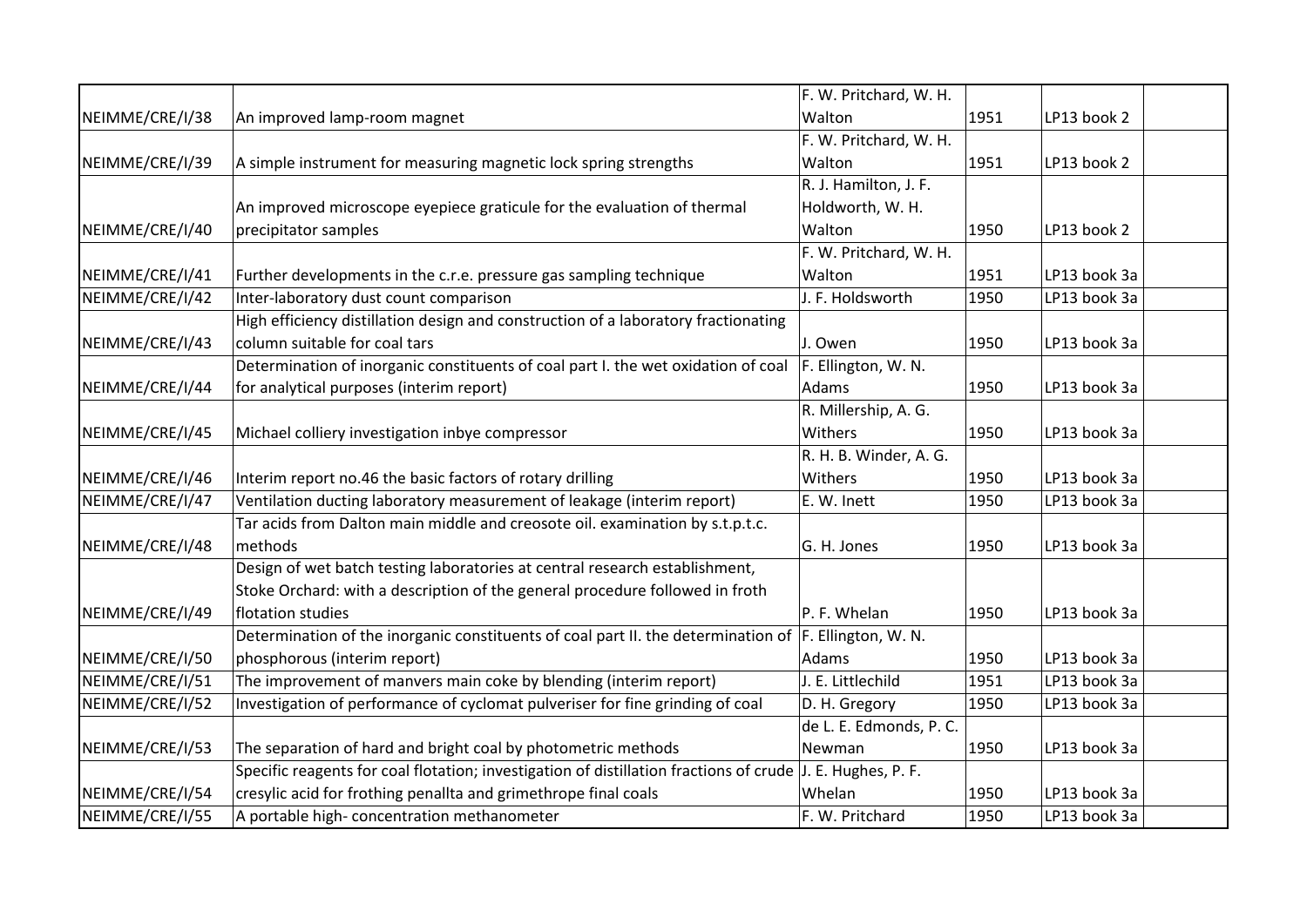| NEIMME/CRE/I/56  | The manufacture of phurnacite from Kent coal                                       | J. L. M. Launder        | 1950 | LP13 book 3a |  |
|------------------|------------------------------------------------------------------------------------|-------------------------|------|--------------|--|
| NEIMME/CRE/I/57  | A high efficiency vibration insulating device                                      | R. H. B. Winder         | 1950 | LP13 book 3a |  |
|                  | Drivers cabs on underground locomotives. A proposed specification for their        |                         |      |              |  |
| NEIMME/CRE/I/58  | layout                                                                             | E. J. Daniell           | 1950 | LP13 book 3a |  |
|                  | The inter-relationship between men and machines a study of the method              |                         |      |              |  |
| NEIMME/CRE/I/59  | employed by the Cambridge applied psychology unit                                  | E. J. Daniell           | 1950 | LP13 book 3a |  |
| NEIMME/CRE/I/60  | Survey of coal board tars part I collation of results                              | G. H. Jones             | 1950 | LP13 book 3a |  |
|                  | Survey of coal board tars part II. examination of s. Wales tars by high efficiency | R. R. Gordon, G.H.      |      |              |  |
| NEIMME/CRE/I/61  | distillation                                                                       | Jones                   | 1950 | LP13 book 3  |  |
|                  | Survey of coal board tars part II. examination of east midlands tar by high        | C. T. Davies, R. R.     |      |              |  |
| NEIMME/CRE/I/62  | efficiency distillation (i) Clay cross tar                                         | Gordon, G. H. Jones     | 1950 | LP13 book 3  |  |
|                  | Survey of coal board tars part II. examination of north eastern tar by high        | C. T. Davies, R. R.     |      |              |  |
| NEIMME/CRE/I/63  | efficiency distillation (i) Dalton main tar                                        | Gordon, G. H. Jones     | 1950 | LP13 book 3  |  |
| NEIMME/CRE/I/64  | A mechanical strain gauge for steel pit props                                      | R. H. B. Winder         | 1951 | LP13 book 3  |  |
| NEIMME/CRE/I/64a | Web and flange stresses in a steel pit prop                                        | R. H. B. Winder         | 1951 | LP13 book 3  |  |
|                  |                                                                                    | J. F. Holdsworth, F. W. |      |              |  |
|                  |                                                                                    | Pritchard, W. H.        |      |              |  |
| NEIMME/CRE/I/65  | The calculation of air flow in leaking ventilation ducts                           | Walton                  | 1951 | LP13 book 3  |  |
|                  | Report on proposed standard circuit for electromagnetic remote control of coal     | F. W. Sharpley, K. W.   |      |              |  |
| NEIMME/CRE/I/66  | mining switchgear                                                                  | Chandler                | 1951 | LP13 book 3  |  |
|                  |                                                                                    | J. S. Barker, J. F.     |      |              |  |
| NEIMME/CRE/I/67  | Specification for rotary drill bits for use in coal                                | Holdsworth              | 1951 | LP13 book 3  |  |
|                  |                                                                                    | R. H. B. Winder. E. V.  |      |              |  |
| NEIMME/CRE/I/68  | Rotary drilling in rock. laboratory tests on a 1.3/16 inch diameter drilling bit.  | Inett                   | 1951 | LP13 book 3  |  |
|                  |                                                                                    | R. H. B. Winder, J. S.  |      |              |  |
| NEIMME/CRE/I/69  | Rotary drilling bits for rock preliminary report, february, 1951                   | Barker, D. Gamlin       | 1951 | LP13 book 3  |  |
| NEIMME/CRE/I/70  | The manufacture of carbonised briquettes from dutch coals                          | J. L. M. Launder        | 1951 | LP13 book 3  |  |
| NEIMME/CRE/I/71  | The development of a continuous recording moisture-meter for fine coal             | de L. E. Edmonds        | 1951 | LP13 book 3  |  |
|                  | Survey of coal board tars part II. Examination of north eastern tars by high       | C. T. Davies, R. R.     |      |              |  |
| NEIMME/CRE/I/72  | efficiency distillation (ii) Smithywood tar                                        | Gordon, G. H. Jones     | 1951 | LP13 book 3  |  |
|                  | The effect of adhesive film thickness on the sampling efficiency of the            |                         |      |              |  |
| NEIMME/CRE/I/73  | konimeter with stone dust clouds                                                   | R. J. Hamilton          | 1951 | LP13 book 3  |  |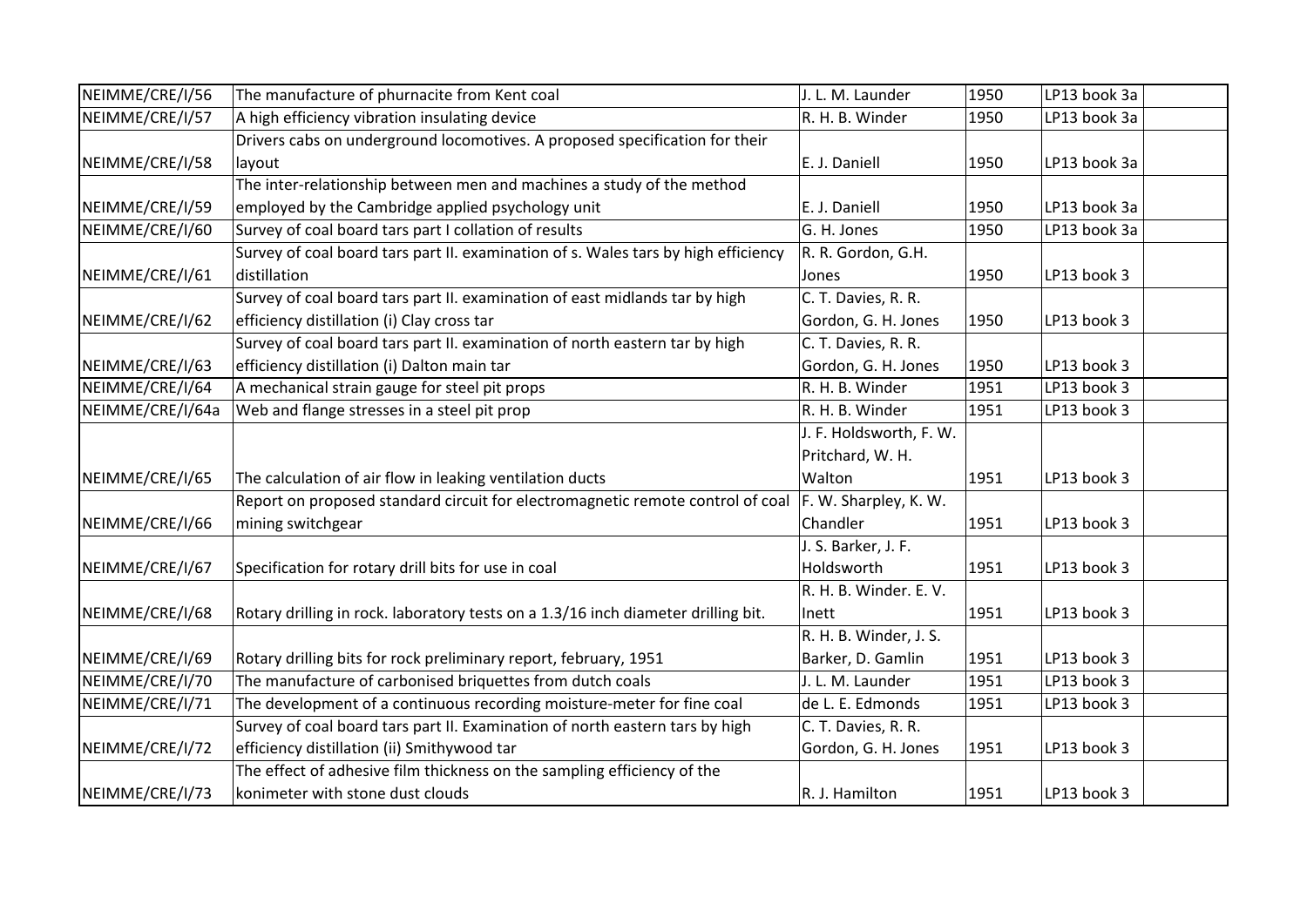|                 |                                                                                            | F. Ellington, W. N.     |      |              |  |
|-----------------|--------------------------------------------------------------------------------------------|-------------------------|------|--------------|--|
| NEIMME/CRE/I/74 | Determination of moisture in coal part I                                                   | Adams, H. W. Harris     | 1951 | LP13 book 3  |  |
|                 |                                                                                            | F. W. Pritchard, W. H.  |      |              |  |
| NEIMME/CRE/I/75 | A suggested design of adjustable angle bend for auxiliary ventilation ducts                | Walton                  | 1951 | LP13 book 3  |  |
|                 | The influence of pulp temperature on the froth flotation of Penallta (s.w.), St.           | J. E. Hughes, P. F.     |      |              |  |
| NEIMME/CRE/I/76 | John's (s.w), Gresford (n.w.), and Bedlington E & F (N) fine coals.                        | Whelan                  | 1951 | LP13 book 3  |  |
|                 | Survey of coal board tars part II. Examination of north eastern tar by high                | R. R. Gordon, G.H.      |      |              |  |
| NEIMME/CRE/I/77 | efficiency distillation. (iii) Waleswood                                                   | Jones                   | 1951 | LP13 book 3  |  |
|                 |                                                                                            | R. R. Gordon, G. H.     |      |              |  |
| NEIMME/CRE/I/78 | Examination of northern division tars by high efficiency distillation (i) tudhoe tar Jones |                         | 1951 | LP13 book 3  |  |
| NEIMME/CRE/I/79 | Automatic particle counting. A discussion held at c.r.e. on 12th June 1951                 | W. H. Walton            | 1951 | LP13 book 3  |  |
|                 |                                                                                            | F. Ellington, W. N.     |      |              |  |
|                 |                                                                                            | Adams, miss. A. B.      |      |              |  |
| NEIMME/CRE/I/80 | Spectroscopic analysis hilger uvispek spectrophotometer commissioning report               | Martin                  | 1951 | LP13 book 3  |  |
| NEIMME/CRE/I/81 | Summary of work on auxiliary ventilation systems                                           | J. F. Holdsworth        | 1951 | LP13 book 3b |  |
|                 | Survey of coal board tars. part II. examination of east midlands tars by high              |                         |      |              |  |
| NEIMME/CRE/I/82 | efficiency distillation (ii) Grassmoor tar                                                 | A. Fowler Williams      | 1951 | LP13 book 3b |  |
|                 | Survey of coal board tars. part II. examination of east midlands tars by high              | R. R. Gordon, A.        |      |              |  |
| NEIMME/CRE/I/83 | efficiency distillation (iii) Hardwick (Holmewood) tar                                     | <b>Fowler Williams</b>  | 1951 | LP13 book 3b |  |
|                 | Survey of coal board tars. Part II. examination of northern division tars by high          |                         |      |              |  |
| NEIMME/CRE/I/84 | efficiency distillation. (ii) Lambton                                                      | A. Fowler Williams      | 1951 | LP13 book 3b |  |
|                 | Survey of coal board tars part II. examination of north-eastern tars by high               |                         |      |              |  |
| NEIMME/CRE/I/85 | efficiency distillation. (v) Houghton main                                                 | A. Fowler Williams      | 1951 | LP13 book 3b |  |
|                 | Survey of coal board tars part II examination of east-midland division tars by             |                         |      |              |  |
| NEIMME/CRE/I/86 | high efficiency distillation. (iv) Blackwell (Huthwaite)                                   | A. Fowler Williams      | 1951 | LP13 book 3b |  |
|                 |                                                                                            | J. T. Barclay, de L. E. |      |              |  |
| NEIMME/CRE/I/87 | Fire hazards on belt conveyors                                                             | Edmonds                 | 1951 | LP13 book 3b |  |
|                 | An appreciation of the possibilities of applying sonic energy to problems of               |                         |      |              |  |
| NEIMME/CRE/I/88 | exploration in mines                                                                       | J. W. Phillips          | 1951 | LP13 book 3b |  |
|                 |                                                                                            | R. H. B. Winder. J. A.  |      |              |  |
| NEIMME/CRE/I/89 | Rotary drilling in rock. bits for high rates of penetration                                | Magill                  | 1951 | LP13 book 3b |  |
|                 | Comparative trails with the spekker, biochem and spooner photoelectric                     | F. Ellington, W. N.     |      |              |  |
| NEIMME/CRE/I/90 | absorptiometers                                                                            | Adams                   | 1951 | LP13 book 3b |  |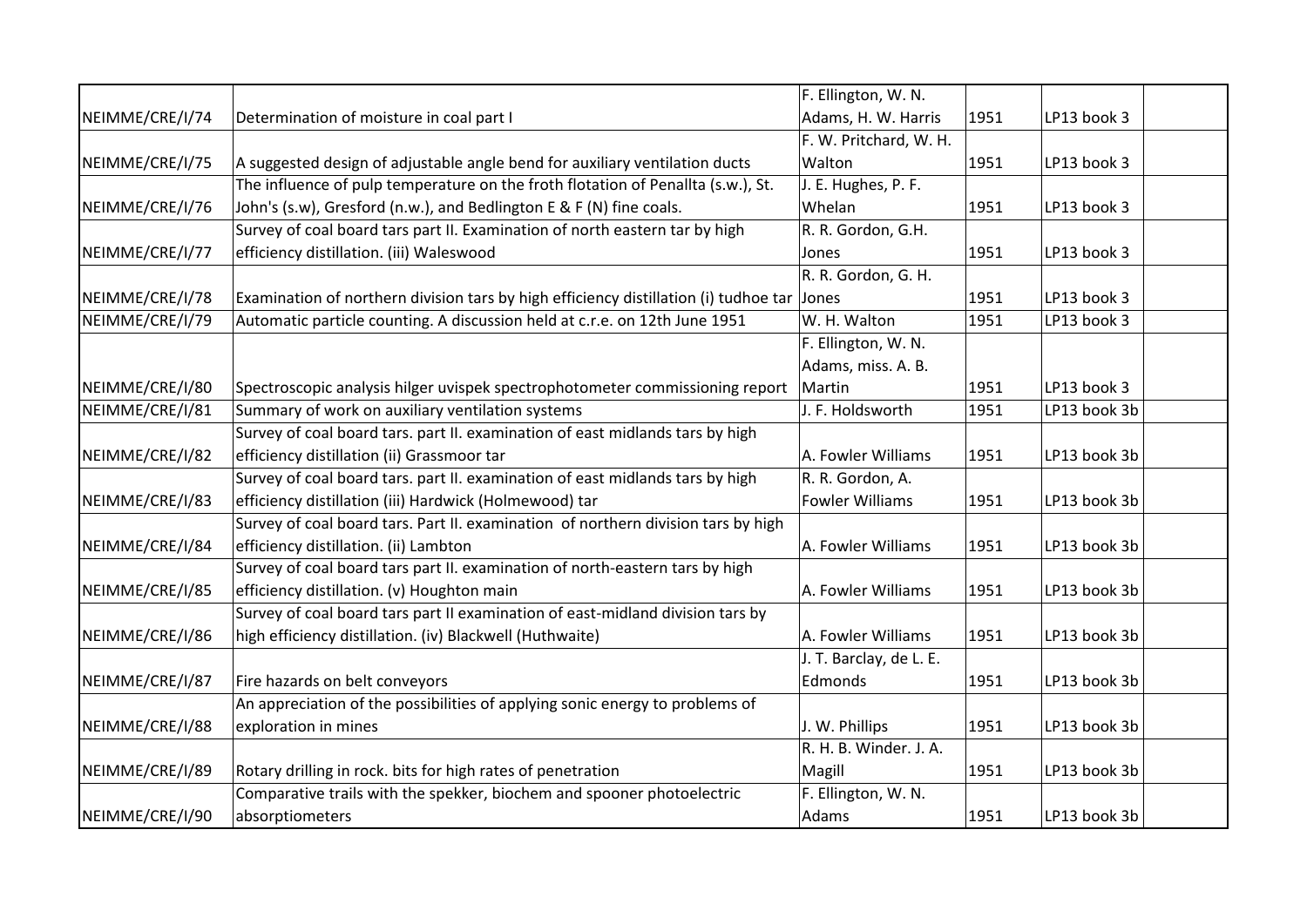| NEIMME/CRE/I/91  | Tests for resistance to flame of polchloroprene (p.c.p) sheathed trailing cables   | F. W. Sharpley            | 1951 | LP13 book 3b |  |
|------------------|------------------------------------------------------------------------------------|---------------------------|------|--------------|--|
|                  | Survey of coal board tars. part II. examination of scottish division tars by high  |                           |      |              |  |
| NEIMME/CRE/I/92  | efficiency distillation. (i) Plean                                                 | A. Fowler Williams        | 1951 | LP13 book 3b |  |
|                  |                                                                                    | J. E. Hughes, P. F.       |      |              |  |
| NEIMME/CRE/I/93  | Pyrite removal from plodder seam coal                                              | Whelan                    | 1951 | LP13 book 3b |  |
|                  | Survey of coal board tars part II (A) examination of northern tars by high         | P. F. M. Paul, C. T.      |      |              |  |
| NEIMME/CRE/I/94  | efficiency distillation. (i) Tudhoe tar (analysis)                                 | <b>Davies</b>             | 1951 | LP13 book 3b |  |
|                  | Survey of coal board tars. part II A. examination of east midlands tars by high    | P. F. M. Paul, C. T.      |      |              |  |
| NEIMME/CRE/I/95  | efficiency distillation. (i) Grassmoor tar. (analysis)                             | <b>Davies</b>             | 1951 | LP13 book 3b |  |
|                  | Survey of coal board tars part II A. examination of east midlands tars by high     | P. F. M. Paul, C. T.      |      |              |  |
| NEIMME/CRE/I/96  | efficiency distillation. (iv) Blackwell (Huthwaite) tar. (analysis)                | <b>Davies</b>             | 1951 | LP13 book 3b |  |
|                  | The examination of once-run benzole produced at altham coke works,                 |                           |      |              |  |
| NEIMME/CRE/I/97  | Accrington (n.w. division: no. 4 area)                                             | A. Fowler Williams        | 1951 | LP13 book 3b |  |
|                  | Survey of coal board tars. part II. examination of northern division tars, by high |                           |      |              |  |
| NEIMME/CRE/I/98  | efficiency distillation. (iii) Bankfoot                                            | A. Fowler Williams        | 1951 | LP13 book 3b |  |
|                  | Survey of coal board tars. part II. examination of northern division tars by high  |                           |      |              |  |
| NEIMME/CRE/I/99  | efficiency distillation. (iv) West Cornforth                                       | A. Fowler Williams        | 1951 | LP13 book 3b |  |
|                  | Survey of coal board tars. part II. examination of northern division tars by high  |                           |      |              |  |
| NEIMME/CRE/I/100 | efficiency distillation. (v) Derwenthaugh                                          | A. Fowler Williams        | 1951 | LP13 book 3b |  |
|                  | Survey of coal board tars part II. examination of north-western division tars. (i) |                           |      |              |  |
| NEIMME/CRE/I/101 | Altham                                                                             | A. Fowler Williams        | 1951 | LP13 book 4  |  |
|                  | Survey of coal board tars part II. examination of north-eastern division tars by   |                           |      |              |  |
| NEIMME/CRE/I/102 | high efficiency distillation. (iv) Yorkshire coke & chemical co.                   | A. Fowler Williams        | 1951 | LP13 book 4  |  |
| NEIMME/CRE/I/103 | The manufacture of phurnacite from anthracite.                                     | J. L. M. Launder          | 1951 | LP13 book 4  |  |
| NEIMME/CRE/I/104 | Apparatus for temperature control.                                                 | de L. E. Edmonds          | 1951 | LP13 book 4  |  |
|                  |                                                                                    | L. D. Burton, L. J.       |      |              |  |
| NEIMME/CRE/I/105 | Coal breakage a laboratory study by slow cutting forces                            | Griffiths, J. W. Phillips | 1951 | LP13 book 4  |  |
| NEIMME/CRE/I/106 | The commissioning of the woodall duckham intermittent vertical chamber             | J. L. M. Launder          | 1951 | LP13 book 4  |  |
|                  | Survey of coal board tars. part II. examination of scottish division tars by high  |                           |      |              |  |
| NEIMME/CRE/I/107 | efficiency distillation. (ii) Carnock                                              | A. Fowler Williams        | 1951 | LP13 book 4  |  |
|                  |                                                                                    | F. Ellington, W. N.       |      |              |  |
| NEIMME/CRE/I/108 | Determination of moisture in coal part ii                                          | Adams, H. W. Harris       | 1952 | LP13 book 4  |  |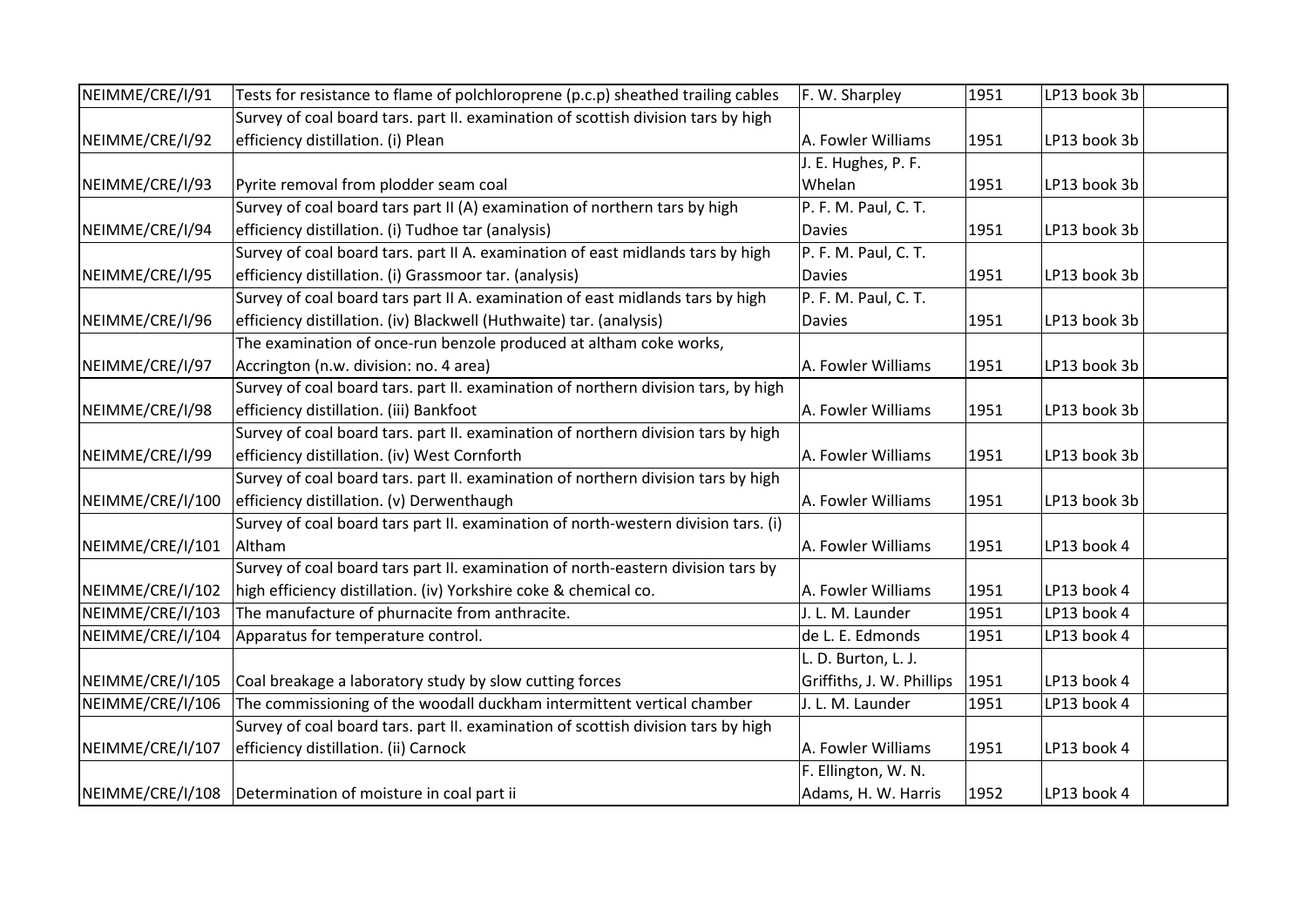|                  | Survey of coal board tars. part II A. examination of east midlands tars by high     | P. F. M. Paul, C. T.  |      |             |
|------------------|-------------------------------------------------------------------------------------|-----------------------|------|-------------|
| NEIMME/CRE/I/109 | efficiency distillation. (iii) Hardwick (Holmewood) tar. (analysis)                 | <b>Davies</b>         | 1951 | LP13 book 4 |
|                  | Survey of coal board tars part II A. examination of northern tars by high           | P. F. M. Paul, C. T.  |      |             |
| NEIMME/CRE/I/110 | efficiency distillation (ii) Lambton tar (analysis)                                 | Davies, G. H. Jones   | 1951 | LP13 book 4 |
|                  | Survey of coal board tars. part II A. examination of northern tars by high          | P. F. M. Paul, C. T.  |      |             |
| NEIMME/CRE/I/111 | efficiency distillation (iii) Bankfoot tar (analysis)                               | Davies, G. H. Jones   | 1951 | LP13 book 4 |
|                  | Survey of coal board tars. part II A. examination of northern tars by high          | P. F. M. Paul, C. T.  |      |             |
| NEIMME/CRE/I/112 | efficiency distillation (iv) West Cornforth tar. (analysis)                         | Davies, G. H. Jones   | 1951 | LP13 book 4 |
|                  | Survey of coal board tars. part II A. examination of northern tars by high          | P. F. M. Paul, C. T.  |      |             |
| NEIMME/CRE/I/113 | efficiency distillation (v) Derwenthaugh tar. (analysis).                           | Davies, G. H. Jones   | 1951 | LP13 book 4 |
|                  | Survey of coal board tars part II A. examination of north-western tars by high      | P. F. M. Paul, C. T.  |      |             |
| NEIMME/CRE/I/114 | efficiency distillation. Altham tar (analysis)                                      | Davies, G. H. Jones   | 1951 | LP13 book 4 |
|                  | Survey of coal board tars part II A. examination of north-eastern tars by high      | P. F. M. Paul, C. T.  |      |             |
| NEIMME/CRE/I/115 | efficiency distillation Yorkshire c & c tar analysis.                               | Davies, G. H. Jones   | 1951 | LP13 book 4 |
|                  | Survey of coal board tars part II. A. examination of scottish tars by high          | P. F. M. Paul, C. T.  |      |             |
| NEIMME/CRE/I/116 | efficiency distillation (ii) - Carnock tar (analysis)                               | Davies, G. H. Jones   | 1951 | LP13 book 4 |
|                  | Survey of coal board tars part IIA. examination of scottish tars by high efficiency | P. F. M. Paul, C. T.  |      |             |
| NEIMME/CRE/I/117 | distillation (i) - Plean tar. (analysis)                                            | Davies, G. H. Jones   | 1951 | LP13 book 4 |
| NEIMME/CRE/I/118 | Removal of pyrite from Hutton seam coal.                                            | R. Bailey, C. L. Hall | 1951 | LP13 book 4 |
| NEIMME/CRE/I/119 | The measurement of traces of coin mine aire by infra-red gas analyser               | F. W. Pritchard       | 1952 | LP13 book 4 |
|                  |                                                                                     | J. W. Phillips, A.    |      |             |
| NEIMME/CRE/I/120 | The efficiency of wetting agents in the consolidation of dust by spraying.          | Woolcock              | 1951 | LP13 book 4 |
|                  |                                                                                     | D. Fitzgerald, J. E.  |      |             |
| NEIMME/CRE/I/121 | Coal pre-treatment in a fluidised bed part I: Betteshanger coal oxidation.          | Littlechild           | 1951 | LP13 book 5 |
|                  |                                                                                     | T. Wainwright, W. H.  |      |             |
| NEIMME/CRE/I/122 | The examination of mine dusts by electron microscopy.                               | Walton                | 1951 | LP13 book 5 |
|                  |                                                                                     | A. S. Isaac, P. C.    |      |             |
| NEIMME/CRE/I/123 | Improvement of photometric processes for separating hard & bright coals             | Newman                | 1951 | LP13 book 5 |
| NEIMME/CRE/I/124 | Keys to makes of belts mentioned in the appendix                                    |                       | 1952 | LP13 book 5 |
| NEIMME/CRE/I/125 | The pneumatic transportation of shales in underground stowing.                      | C. Jones, M. Kendal   | 1951 | LP13 book 5 |
| NEIMME/CRE/I/126 | The cleaning of miner's clothing.                                                   | Eric A. Car-Hill      | 1951 | LP13 book 5 |
|                  |                                                                                     | W. Lawson, J. E.      |      |             |
| NEIMME/CRE/I/127 | The improvement of metallurgical coke by blending. part I: Manvers main coke.       | Littlechild           | 1951 | LP13 book 5 |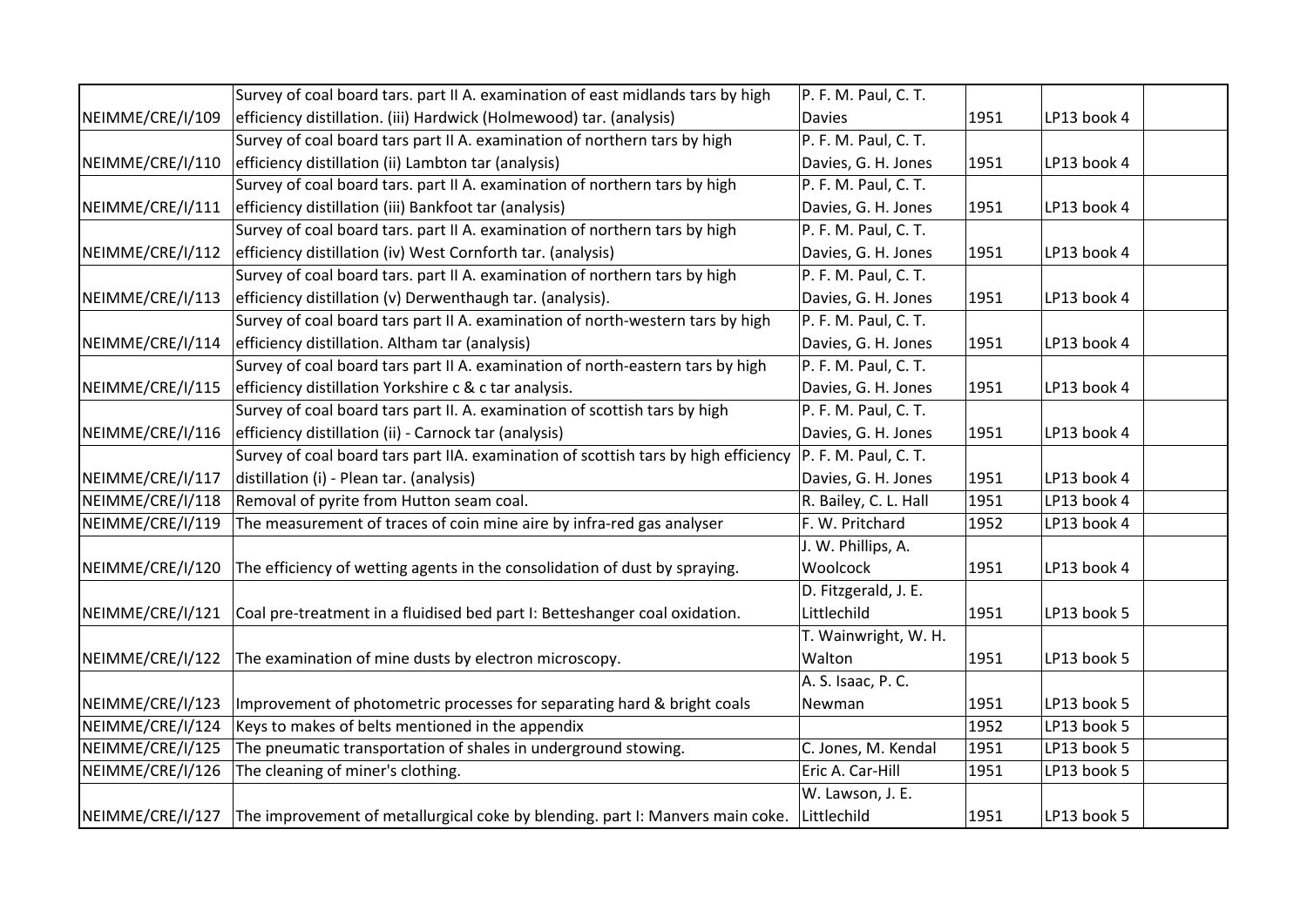| NEIMME/CRE/I/128 | A suspension bracket for fluorescent face-light fittings.                        | Eric A. Car-Hill           | 1951 | LP13 book 5 |  |
|------------------|----------------------------------------------------------------------------------|----------------------------|------|-------------|--|
|                  | Intrinsic safety research - a theoretical approach to the problem of determining |                            |      |             |  |
| NEIMME/CRE/I/129 | the relationship between spark ignition and circuit constants                    | <b>B.</b> Roston           | 1952 | LP13 book 5 |  |
|                  |                                                                                  | D. G. A. Thomas, W. H.     |      |             |  |
| NEIMME/CRE/I/130 | A servo controlled resistance element for use in ventilation analogues.          | Walton                     | 1952 | LP13 book 5 |  |
|                  |                                                                                  | Eric A. Car-Hill, T. A. C. |      |             |  |
| NEIMME/CRE/I/131 | A time study of the operations of drifting. i. analysis of existing methods.     | Williams                   | 1952 | LP13 book 5 |  |
|                  | Concentration of witherite ore from Morrison north pit, Durham division, by      |                            |      |             |  |
| NEIMME/CRE/I/132 | froth flotation.                                                                 | C. L. Hall                 | 1952 | LP13 book 5 |  |
| NEIMME/CRE/I/133 | The design and construction of a mobile fine coal cleaning plant                 | D. H. Gregory              | 1952 | LP13 book 5 |  |
| NEIMME/CRE/I/134 | Electrical measurement of moisture in fine coal                                  | D. J. Millard              | 1952 | LP13 book 5 |  |
| NEIMME/CRE/I/135 | The use of replaceable points in pneumatic picks                                 | R. Mitchell                | 1952 | LP13 book 5 |  |
|                  | The effects of time, evaporation and drop size on the consolidation of dust by   |                            |      |             |  |
| NEIMME/CRE/I/136 | spraying.                                                                        | A. Woolcock                | 1952 | LP13 book 5 |  |
| NEIMME/CRE/I/137 | The falling speed and particle size of airborne dusts in coal mines.             | R. J. Hamilton             | 1952 | LP13 book 5 |  |
| NEIMME/CRE/I/138 | Along-running thermal precipitator                                               | R. J. Hamilton             | 1952 | LP13 book 5 |  |
|                  |                                                                                  | R. J. Hamilton, W. H.      |      |             |  |
| NEIMME/CRE/I/139 | The selective sampling of airborne dust.                                         | Walton                     | 1952 | LP13 book 5 |  |
|                  | A time study of the operations of drifting. II - proposed method using existing  | Eric A. Car-Hill, T. A. C. |      |             |  |
| NEIMME/CRE/I/140 | equipment                                                                        | Williams                   | 1952 | LP13 book 5 |  |
|                  | Automatic particle counting second discussion held at Hobart house on 8th        | D. G. A. Thomas, W. H.     |      |             |  |
| NEIMME/CRE/I/141 | February, 1952.                                                                  | Walton                     | 1952 | LP13 book 6 |  |
|                  |                                                                                  | B. A. Phelps, F. W.        |      |             |  |
| NEIMME/CRE/I/142 | Magnetic sorting of wrought iron and mild steel shackle pins.                    | Pritchard                  | 1952 | LP13 book 6 |  |
|                  |                                                                                  | G. H. Jones, A. Fowler-    |      |             |  |
| NEIMME/CRE/I/143 | The humic acid-bearing properties of certain outcrop coals                       | Williams                   | 1952 | LP13 book 6 |  |
|                  | Temperature and humidity problens in deep mines (a review of the subject and     |                            |      |             |  |
| NEIMME/CRE/I/144 | recommendation for further work).                                                | F. W. Pritchard            | 1952 | LP13 book 6 |  |
|                  | Investigation into chain coal cutting technique 1.some aspects of cutter pick    |                            |      |             |  |
| NEIMME/CRE/I/145 | design                                                                           | R. D. Lee                  | 1952 | LP13 book 6 |  |
|                  |                                                                                  | J. E. Littlechild, R.      |      |             |  |
| NEIMME/CRE/I/146 | The design of units for a fluidised coal oxidation pilot plant                   | Smith                      | 1952 | LP13 book 6 |  |
| NEIMME/CRE/I/147 | Not in volume                                                                    |                            |      |             |  |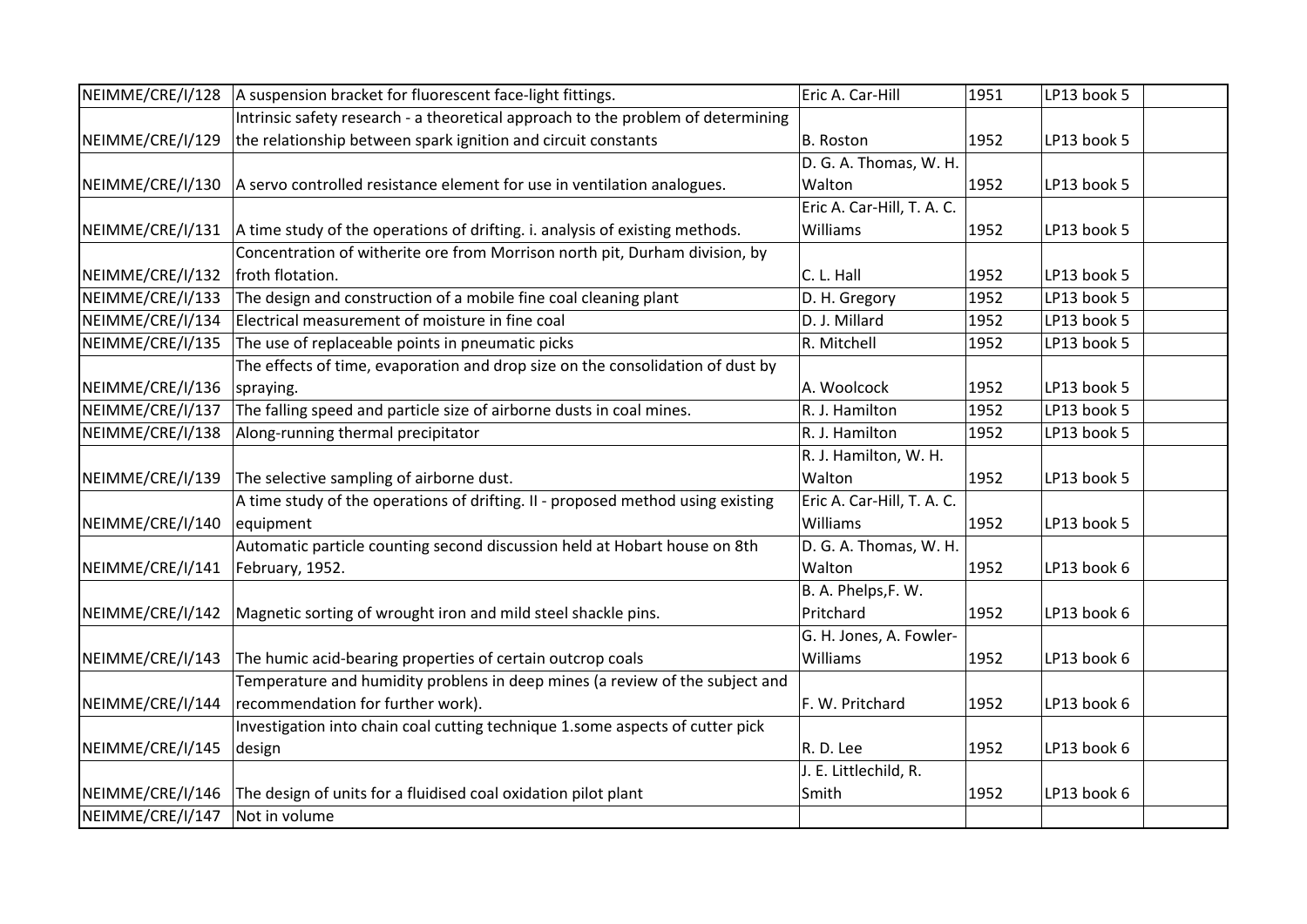| NEIMME/CRE/I/148 | Not in volume                                                                     |                            |      |              |  |
|------------------|-----------------------------------------------------------------------------------|----------------------------|------|--------------|--|
| NEIMME/CRE/I/149 | Not in volume                                                                     |                            |      |              |  |
|                  |                                                                                   | F. W. Sharpley, B.         |      |              |  |
| NEIMME/CRE/I/150 | Investigation into problems of detection of flaws in wire ropes second stage      | Roston                     | 1952 | LP13 book 6  |  |
|                  | Time and motion study in an experimental coal face its application to mining      | T. A. C. Williams, Eric    |      |              |  |
| NEIMME/CRE/I/151 | practice 1. the method of study                                                   | A. Carr-Hill               | 1952 | LP13 book 6  |  |
| NEIMME/CRE/I/152 | Not in volume                                                                     |                            |      |              |  |
| NEIMME/CRE/I/153 | The c.r.e. experimental rotary drilling machine, mark I                           | R. H. B. Winder            | 1952 | LP13 book 6  |  |
|                  |                                                                                   | L. D. Burton, J. W.        |      |              |  |
| NEIMME/CRE/I/154 | Coal breakage - dimensional scaling                                               | Phillips                   | 1952 | LP13 book 6  |  |
| NEIMME/CRE/I/155 | Not in volume                                                                     |                            |      |              |  |
| NEIMME/CRE/I/156 | Not in volume                                                                     |                            |      |              |  |
| NEIMME/CRE/I/157 | Not in volume                                                                     |                            |      |              |  |
| NEIMME/CRE/I/158 | Errors in visual sizing of geometrical shapes                                     | J. W. Phillips             | 1952 | LP13 book 6  |  |
|                  |                                                                                   | W. F. H. Howell, D. G.     |      |              |  |
| NEIMME/CRE/I/159 | High concentration methanometer and recorder for surface work                     | A. Thomas                  | 1952 | LP13 book 6  |  |
| NEIMME/CRE/I/160 | The haulage powered automatic percussive coal plough                              | F. E. W. Marsh             | 1952 | LP13 book 6  |  |
| NEIMME/CRE/I/161 | Coal breakage: the size distribution of the dust                                  | R. J. Hamiliton            | 1952 | LP13 book 6a |  |
| NEIMME/CRE/I/162 | The origin of size distribution in coal                                           | W. M. Long                 | 1952 | LP13 book 6a |  |
|                  | The application of radioactive tracer techniques to the measurement of rotary     | C. Batten, D. G. A.        |      |              |  |
| NEIMME/CRE/I/163 | drill bit wear                                                                    | Thomas, T. Wainwright 1953 |      | LP13 book 6a |  |
|                  | Spectroscopic analysis grubb-parsons single beam infra-red spectrometer           | F. Ellington, W. N.        |      |              |  |
| NEIMME/CRE/I/164 | commissioning report part 1. qualitative application                              | Adams                      | 1952 | LP13 book 6a |  |
|                  | Investigation of new flotation reagents for coal. distillation fractions of three |                            |      |              |  |
| NEIMME/CRE/I/165 | commercial oils.                                                                  | C. L. Hall                 | 1952 | LP13 book 6a |  |
|                  | Investigation of new flotation reagents for coal. some simple phenolic            |                            |      |              |  |
| NEIMME/CRE/I/166 | compounds                                                                         | C. L. Hall                 | 1952 | LP13 book 6a |  |
| NEIMME/CRE/I/167 | The thermal treatment of low-rank coals                                           | W. Lawson                  | 1952 | LP13 book 6a |  |
|                  |                                                                                   | P. F. M. Paul, C. T.       |      |              |  |
| NEIMME/CRE/I/168 | The preparation of several pure coal tar chemicals for spectrographic standards   | Davies                     | 1952 | LP13 book 6a |  |
| NEIMME/CRE/I/169 | Not in volume                                                                     |                            |      |              |  |
| NEIMME/CRE/I/170 | Not in volume                                                                     |                            |      |              |  |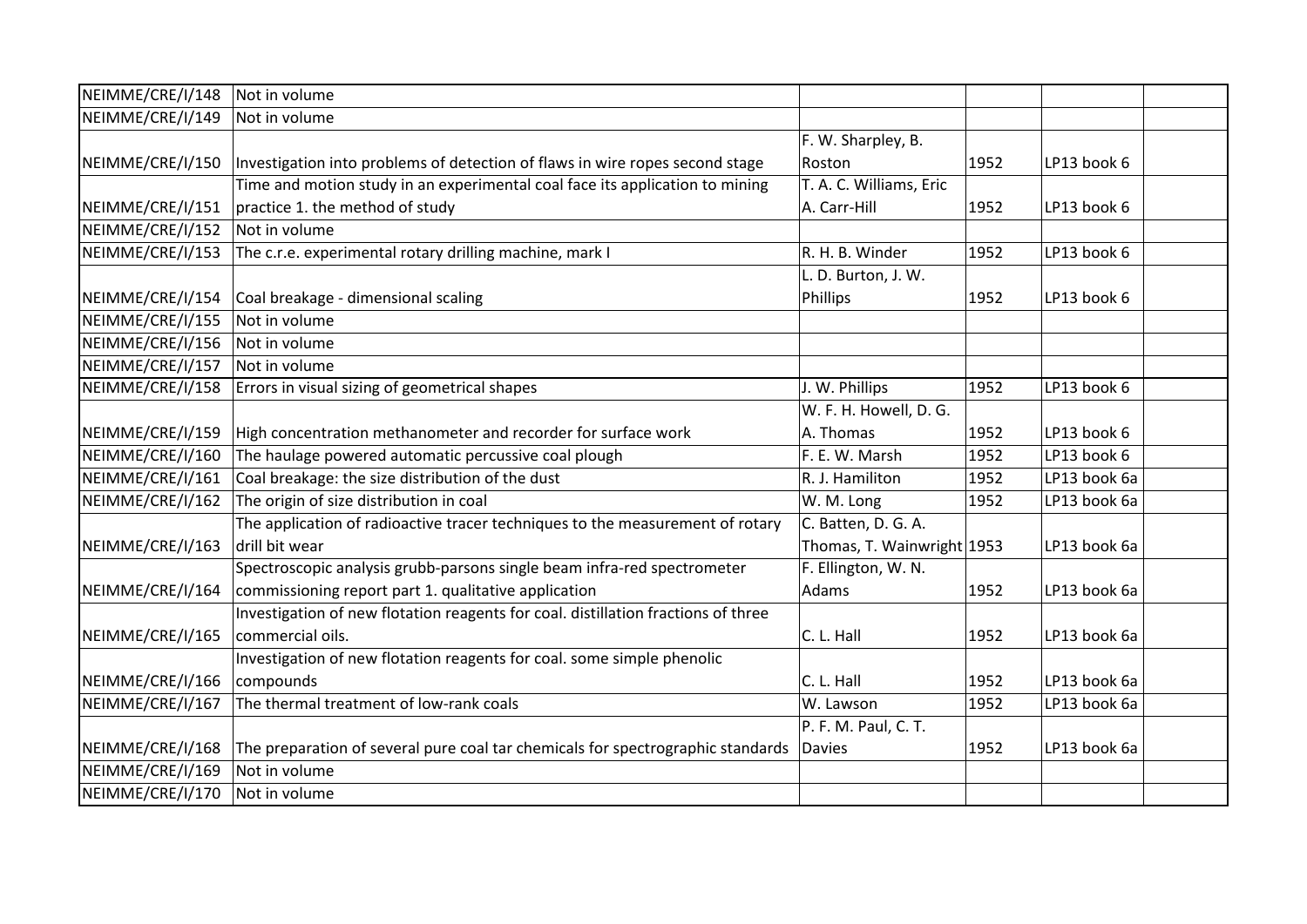|                                 | Manufacture of carbonised briquettes from oxidised high rank coal; the                           | J. L. M. Launder, R.            |      |              |  |
|---------------------------------|--------------------------------------------------------------------------------------------------|---------------------------------|------|--------------|--|
| NEIMME/CRE/I/171                | influence of oxidation conditions in a fluidised bed on briquette quality.                       | Smith                           | 1952 | LP13 book 6a |  |
| NEIMME/CRE/I/172                | Not in volume                                                                                    |                                 |      |              |  |
| NEIMME/CRE/I/173                | Plastic deformation of small coal particles                                                      | E. G. J. Willing                | 1952 | LP13 book 6a |  |
| NEIMME/CRE/I/174                | Not in volume                                                                                    |                                 |      |              |  |
|                                 | The construction and operation of a 2 inch diameter, batch model, fluidised                      | G. G. Deeley, G. I.             |      |              |  |
| NEIMME/CRE/I/175                | carboniser                                                                                       | Jenkins, J. Owen                | 1953 | LP13 book 6a |  |
| NEIMME/CRE/I/176                | Not in volume                                                                                    |                                 |      |              |  |
| NEIMME/CRE/I/177                | Not in volume                                                                                    |                                 |      |              |  |
| NEIMME/CRE/I/178                | Not in volume                                                                                    |                                 |      |              |  |
| NEIMME/CRE/I/179                | Removal of pyrite from Hurlet seam coal.                                                         | C. L. Hall                      | 1952 | LP13 book 6a |  |
| NEIMME/CRE/I/180                | Not in volume                                                                                    |                                 |      |              |  |
| NEIMME/CRE/I/181                | Laboratory froth flotation tests on ten high volatile low rank coals                             | C. L. Hall                      | 1952 | LP13 book 6a |  |
|                                 | Unknown if reports between 181 - 1218 exist                                                      |                                 |      |              |  |
|                                 | NEIMME/CRE/I/1218 Shrinkage stresses in coke                                                     | J. W. Phillips                  | 1954 | LP13 book 7  |  |
|                                 | Prevention of lump coal breakage in handling : (a) by soaking in water (b) by                    |                                 |      |              |  |
|                                 | NEIMME/CRE/I/1219 interposing pools of water at transfer points                                  | H. Bannister                    | 1954 | LP13 book 7  |  |
|                                 | NEIMME/CRE/I/1220 Moisture content of coal: sulphuric acid method                                | V. R. Gray                      | 1954 | LP13 book 7  |  |
|                                 | The thermal treatment of low-rank coals: the effects on byproduct yields of                      |                                 |      |              |  |
|                                 | NEIMME/CRE/I/1221 treatments prior to and during carbonisation                                   | W. Lawson                       | 1955 | LP13 book 7  |  |
| NEIMME/CRE/I/1222 Not in volume |                                                                                                  |                                 |      |              |  |
|                                 | NEIMME/CRE/I/1223 The effect of heating on the drainage of beds of fine coal                     | J. W. Phillips                  | 1954 | LP13 book 7  |  |
|                                 | Fluidised carbonisation: batch assay of binley, swadlincote and wingfield manor                  |                                 |      |              |  |
|                                 | NEIMME/CRE/I/1224 coals using a gas recycle system                                               | G. G. Deeley, J. Owen           | 1954 | LP13 book 7  |  |
| NEIMME/CRE/I/1225 Not in volume |                                                                                                  |                                 |      |              |  |
|                                 | NEIMME/CRE/I/1226 Froth flotation of low rank coals: laboratory comparison of flotation reagents | J. Mainhood                     | 1954 | LP13 book 7  |  |
|                                 | The production of open grate fuel by high temperature carbonisation part II:                     | M. E. Grundy, E. G. J.          |      |              |  |
|                                 | NEIMME/CRE/I/1227 test oven trials with selected north eastern division coals                    | Willing                         | 1954 | LP13 book 7  |  |
|                                 | NEIMME/CRE/I/1228 The spectrographic determination of germanium in coal and flue dust            | M. F. Fletcher, G. J. Pitt 1954 |      | LP13 book 7  |  |
|                                 |                                                                                                  | M. J. Dawes, H. R.              |      |              |  |
|                                 | NEIMME/CRE/I/1229 The separation of lump material by optical means                               | Gregory                         | 1954 | LP13 book 7  |  |
|                                 |                                                                                                  | J. A. Magill, H. R.             |      |              |  |
|                                 | NEIMME/CRE/I/1230 Pressure dewatering on a porous belt                                           | Gregory                         | 1955 | LP13 book 7  |  |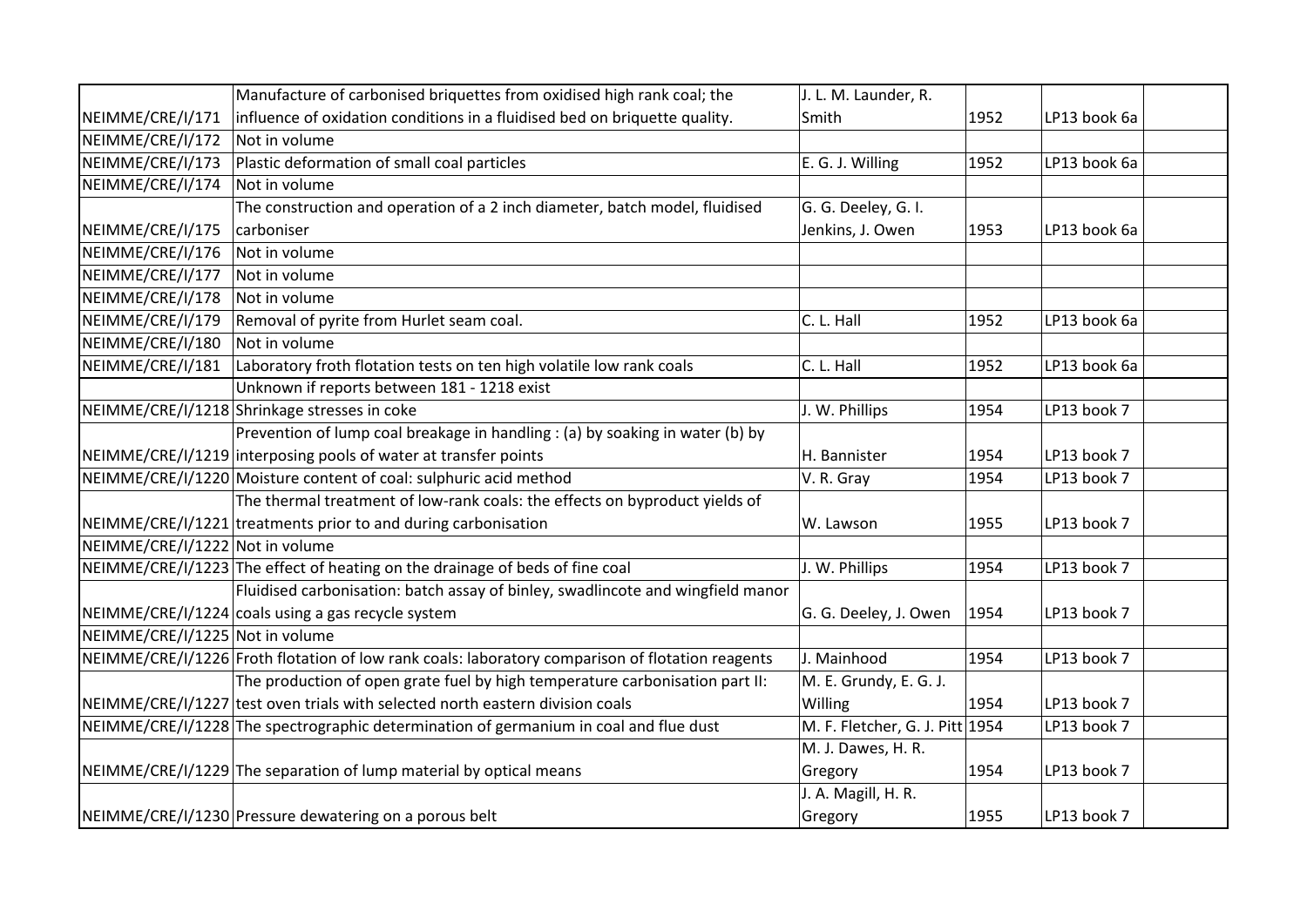|                                 | Determination of phosphorus in coal. Part II amendment of c.r.e.i. method to                      |                                 |      |             |
|---------------------------------|---------------------------------------------------------------------------------------------------|---------------------------------|------|-------------|
|                                 | NEIMME/CRE/I/1231 eliminate interference by iron                                                  | F. Ellington                    | 1954 | LP13 book 7 |
|                                 | NEIMME/CRE/I/1232 The concentration and location of germanium in some british coal seams          | M. F. Fletcher, G. J. Pitt 1954 |      | LP13 book 7 |
|                                 | NEIMME/CRE/I/1233 Large scale experimental froth flotation plant at Stoke orchard                 | D. Simpson                      | 1954 | LP13 book 7 |
| NEIMME/CRE/I/1234 Not in volume |                                                                                                   |                                 |      |             |
|                                 |                                                                                                   | J. C. A. Kaye, W. M.            |      |             |
|                                 | NEIMME/CRE/I/1235 Some factors of importance in briquetting                                       | Long                            | 1954 | LP13 book 7 |
|                                 | NEIMME/CRE/I/1236 The design of an electrical moisture meter for portable field use               | D. G. A. Thomas                 | 1954 | LP13 book 7 |
|                                 | NEIMME/CRE/I/1237 Electrical measurement of moisture in fine coal "phurnacite" plant installation | D. J. Millard                   | 1954 | LP13 book 7 |
| NEIMME/CRE/I/1238 Not in volume |                                                                                                   |                                 |      |             |
|                                 | Modified pitch base binder for low rank coal briquettes subsequently                              | M. G. Perry, D. H.              |      |             |
| NEIMME/CRE/I/1239 carbonised    |                                                                                                   | Gregory                         | 1955 | LP13 book 7 |
|                                 | NEIMME/CRE/I/1240 The application of high frequency dielectric heating to coal                    | D. G. A. Thomas                 | 1954 | LP13 book 7 |
|                                 | $NEIMME/CRE/I/1241$ Heat transfer and bubble formation in gas - solid fluidised beds              | B. A. Lilley                    | 1955 | LP13 book 7 |
|                                 | NEIMME/CRE/I/1242 The properties of pitch for briquetting                                         | J. C. A. Kaye                   | 1955 | LP13 book 7 |
|                                 | NEIMME/CRE/I/1243 The froth flotation of witherite on a large experimental scale                  | D. Simpson                      | 1954 | LP13 book 7 |
|                                 | NEIMME/CRE/I/1244 Sodium silicate as a modifier in briquette carbonisation                        | J. C. A. Kaye                   | 1955 | LP13 book 7 |
|                                 | NEIMME/CRE/I/1245 A feed valve for the hydraulic transportation of coal                           | M. Kendal                       | 1955 | LP13 book 7 |
|                                 |                                                                                                   | G. A. Henwood, D. J.            |      |             |
|                                 | NEIMME/CRE/I/1246 An electrical conductance analogue for solving the heat flow equation           | Hillard                         | 1955 | LP13 book 7 |
| NEIMME/CRE/I/1247 Not in volume |                                                                                                   |                                 |      |             |
|                                 | NEIMME/CRE/I/1248 The jacoby conveyor as a solids feeder                                          | H. Bannister                    | 1955 | LP13 book 7 |
|                                 | NEIMME/CRE/I/1249 A study of temperature conditions in a coke oven                                | D. J. Millard                   | 1955 | LP13 book 7 |
|                                 | An examination of five british low-rank coals for carbonised briquette                            |                                 |      |             |
|                                 | NEIMME/CRE/I/1250 production by the national fuels corporation process                            | W. Lawson                       | 1955 | LP13 book 7 |
|                                 | The application of x-ray and spectrographic analysis to the problem of                            | G. J. Pitt and the late         |      |             |
|                                 | NEIMME/CRE/I/1251 breakdown of shales in water                                                    | M. F. Fletcher                  | 1955 | LP13 book 7 |
|                                 | NEIMME/CRE/I/1252 A photographic study of the principles of stratification in jig beds            | R. M. Horsley                   |      |             |
| NEIMME/CRE/I/1253 Not in volume |                                                                                                   |                                 |      |             |
| NEIMME/CRE/I/1254 Not in volume |                                                                                                   |                                 |      |             |
|                                 | More effective representation of coal cleaning results by the m curve and its                     |                                 |      |             |
| NEIMME/CRE/I/1255 extensions    |                                                                                                   | C. C. Dell                      | 1955 | LP13 book 7 |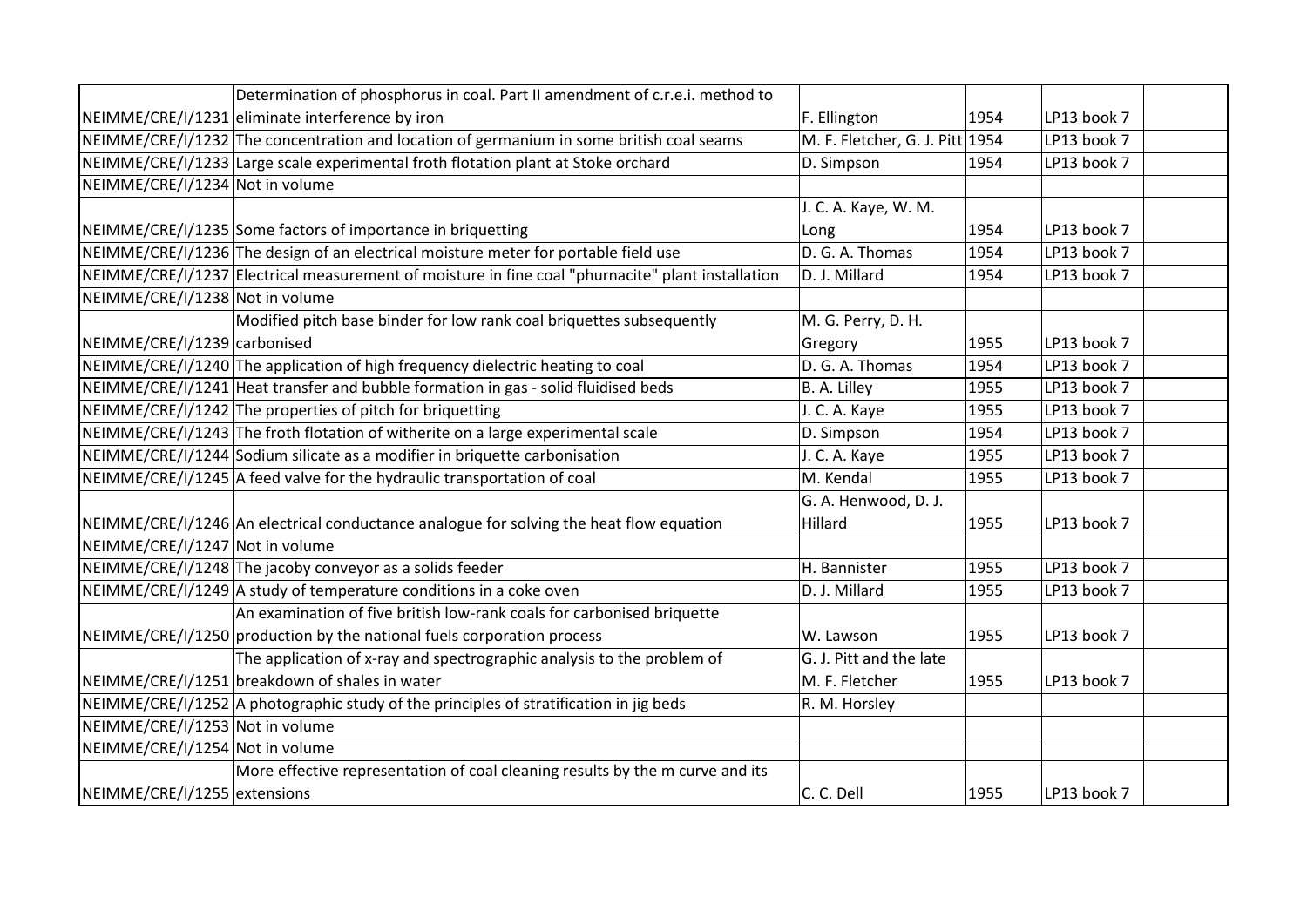|                                  | Airlift and sub-aeration cells compared on the semi-scale, with notes on their                 | D. Simpson, P. F.            |      |             |  |
|----------------------------------|------------------------------------------------------------------------------------------------|------------------------------|------|-------------|--|
|                                  | NEIMME/CRE/I/1256 utility and that of the mat cell, on the full scale                          | Whelan                       | 1955 | LP13 book 7 |  |
|                                  | The electrostatic cleaning of fine coal a survey of published work and the theory              |                              |      |             |  |
|                                  | NEIMME/CRE/I/1257 of the drum separator                                                        | V. R. Gray                   | 1955 | LP13 book 7 |  |
|                                  |                                                                                                | V. R. Gray, D. T.            |      |             |  |
|                                  | NEIMME/CRE/I/1258 The electrostatic cleaning of low rank coal by the drum separator            | Freeman                      | 1955 | LP13 book 7 |  |
|                                  | NEIMME/CRE/I/1259 The infra-red spectra of coal by the potassium bromide technique             | W. N. Adams, G. J. Pitt 1955 |      | LP13 book 7 |  |
|                                  | Smokeless binders: a review of the literature on their past use as binders for                 |                              |      |             |  |
|                                  | NEIMME/CRE/I/1260 carbonaceous materials                                                       | Kathleen J. Elsworth         | 1955 | LP13 book 8 |  |
|                                  |                                                                                                | D. Simpson, J. A.            |      |             |  |
|                                  | NEIMME/CRE/I/1261 Froth flotation of coal: semi-scale investigation of conditioning methods    | Rogers                       | 1956 | LP13 book 8 |  |
| NEIMME/CRE/I/1262 Not in volume  |                                                                                                |                              |      |             |  |
|                                  |                                                                                                | D. J. Brown, J.              |      |             |  |
|                                  | NEIMME/CRE/I/1263 Froth flotation of low rank coals laboratory comparison of auxiliary oils    | Mainhood                     | 1955 | LP13 book 8 |  |
|                                  | The production of open grate fuel by medium temperature carbonisation in                       |                              |      |             |  |
|                                  | coke ovens: part 1: experiments with 12 in. test oven using north eastern                      | M. E. Grundy, E. G. J.       |      |             |  |
| NEIMME/CRE/I/1264 division coals |                                                                                                | Willing                      | 1955 | LP13 book 8 |  |
|                                  | NEIMME/CRE/I/1265 Particle-bubble attachment in froth flotation                                | D. J. Brown                  | 1955 | LP13 book 8 |  |
|                                  | The quantitative analysis of a sample of gas produced by the fluidised                         | D. F. Williams, W. N.        |      |             |  |
|                                  | NEIMME/CRE/I/1266 carbonisation of binley coal                                                 | Adams, H. A. Standing        | 1955 | LP13 book 8 |  |
|                                  | The improvement of metallurgical coke by blending: part III: examination of                    | D. W. Gillings, W.           |      |             |  |
|                                  | NEIMME/CRE/I/1267 plastometer data and relation to coke strength                               | Lawson                       | 1955 | LP13 book 8 |  |
|                                  | NEIMME/CRE/I/1268 Float- and sink analysis apparatus for fine coal                             | C. C. Dell                   | 1955 | LP13 book 8 |  |
|                                  | NEIMME/CRE/I/1269 Determination of froth flotation washability data                            | C. C. Dell                   | 1955 | LP13 book 8 |  |
|                                  | NEIMME/CRE/I/1270 The measurement of small rates of heating in fine coal                       | P. C. Newman                 | 1955 | LP13 book 8 |  |
| NEIMME/CRE/I/1271 Not in volume  |                                                                                                |                              |      |             |  |
| NEIMME/CRE/I/1272 Not in volume  |                                                                                                |                              |      |             |  |
|                                  | An investigation of permanent deformation and strength in flat-pressed                         |                              |      |             |  |
|                                  | NEIMME/CRE/I/1273 binderless briquettes                                                        | A. Z. Keller                 | 1956 | LP13 book 8 |  |
| NEIMME/CRE/I/1274 Not in volume  |                                                                                                |                              |      |             |  |
|                                  | NEIMME/CRE/I/1275 The analysis of the inorganic matter of coal by means of ion-exchange resins | F. Ellington, L. Stanley     | 1955 | LP13 book 8 |  |
|                                  | A recycle process for the economic manufacture of carbonised briquettes from                   |                              |      |             |  |
|                                  | NEIMME/CRE/I/1276 a low-rank, high-volatile coal                                               | J. C. A. Kaye                | 1956 | LP13 book 8 |  |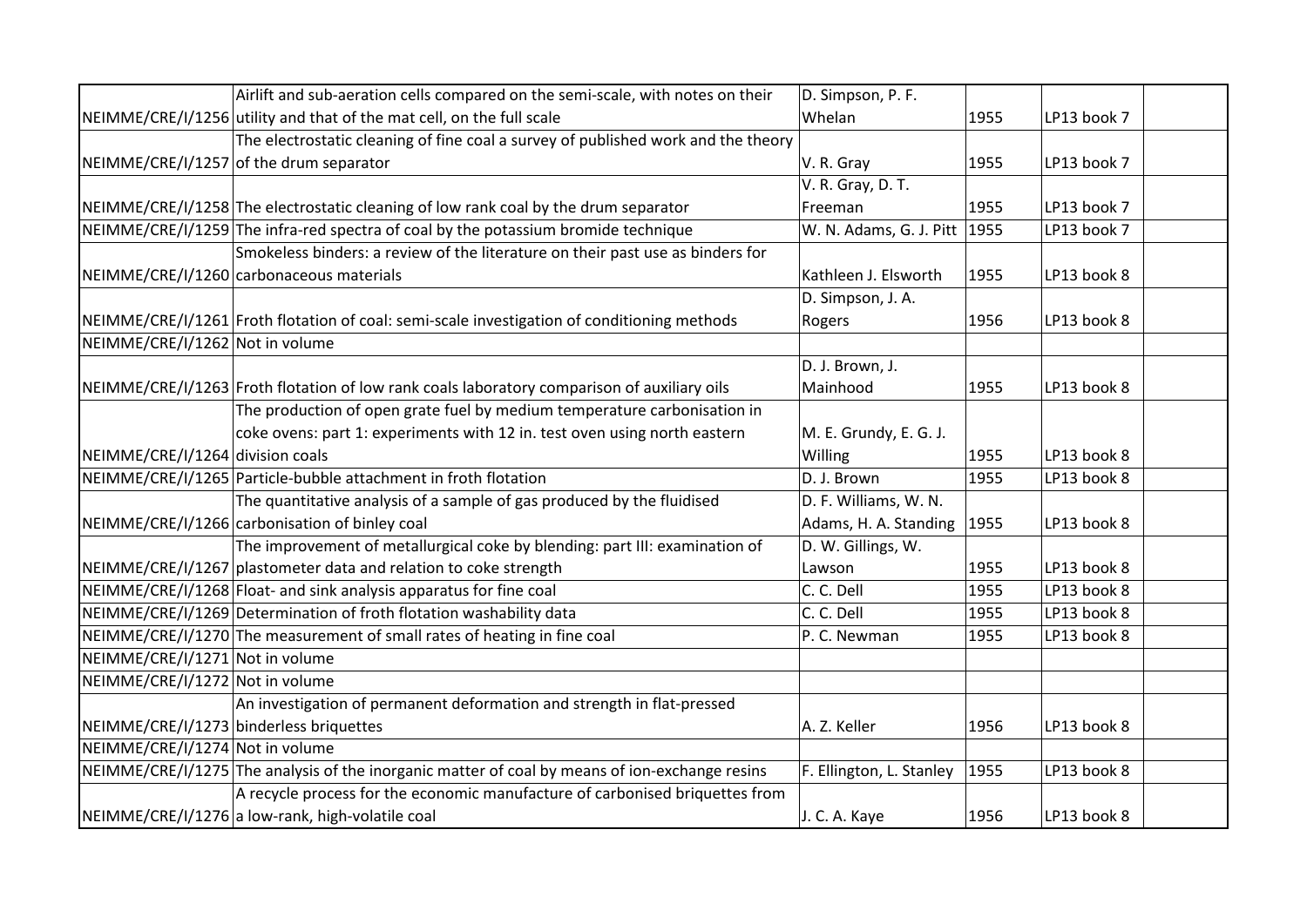|                                      | A review of the literature on the oxidisation of coal by air at moderate                           |                               |      |             |  |
|--------------------------------------|----------------------------------------------------------------------------------------------------|-------------------------------|------|-------------|--|
| NEIMME/CRE/I/1277 temperatures       |                                                                                                    | H. A. Standing                | 1956 | LP13 book 8 |  |
|                                      | The mild oxidation of Betteshanger coal over the temperature range 175°c to                        | D. W. Prince, H. A.           |      |             |  |
| NEIMME/CRE/I/1278 365°C              |                                                                                                    | Standing                      | 1956 | LP13 book 8 |  |
| NEIMME/CRE/I/1279 Not in volume      |                                                                                                    |                               |      |             |  |
| NEIMME/CRE/I/1280 Not in volume      |                                                                                                    |                               |      |             |  |
|                                      | Fluidised low-temperature carbonisation: examination of a sample of the by-                        | A. Fowler Williams, A.        |      |             |  |
|                                      | NEIMME/CRE/I/1281 products produced in the 2 in. carboniser part I: oils                           | J. Castle                     | 1956 | LP13 book 8 |  |
|                                      | NEIMME/CRE/I/1282 Use of the m curve in determining the 'optimun degree' of coal washing           | C. C. Dell                    | 1956 | LP13 book 8 |  |
|                                      | Fluidised low-temperature carbonisation: examination of a sample of the by-                        | A. Fowler Williams, A.        |      |             |  |
|                                      | NEIMME/CRE/I/1283 products produced in the 2 in. carboniser part II : aqueous liquor               | J. Castle                     | 1956 | LP13 book 8 |  |
|                                      | Briquette of oxidised Betteshanger coal at elevated temperatures part II. small                    |                               |      |             |  |
| NEIMME/CRE/I/1284 experimental plant |                                                                                                    | J. Goleczka                   | 1956 | LP13 book 8 |  |
|                                      |                                                                                                    | J. Owen, J. McLaren, E.       |      |             |  |
|                                      | NEIMME/CRE/I/1285 Fluidised oxidation of Betteshanger coal preliminary economic study              | H. Williams                   | 1956 | LP13 book 8 |  |
|                                      | Conventional carbonisation: a summary of work carried out at the coal research                     | J. L. M. Launder, W.          |      |             |  |
|                                      | NEIMME/CRE/I/1286 establishment, 1950 - 1955                                                       | Lawson                        | 1956 | LP13 book 8 |  |
|                                      | NEIMME/CRE/I/1287 Shrinkage and curvature in coal                                                  | A. D. Dainton                 | 1956 | LP13 book 8 |  |
|                                      | The future of coal: a survey of future power requirements in the United                            |                               |      |             |  |
|                                      | NEIMME/CRE/I/1288 Kingdom and sources of supply                                                    | Alison B. Martin              | 1956 | LP13 book 8 |  |
| NEIMME/CRE/I/1289 Not in volume      |                                                                                                    |                               |      |             |  |
|                                      |                                                                                                    | J. G. Chenoweth, E. P.        |      |             |  |
|                                      | NEIMME/CRE/I/1290 The hot briquetting of devolatilised coal for carbonisation                      | Mills                         | 1956 | LP13 book 8 |  |
|                                      | NEIMME/CRE/I/1291 Topped tar as a binder in the manufacture of carbonised briquettes               | <b>B.</b> Downey              | 1957 | LP13 book 8 |  |
|                                      | NEIMME/CRE/I/1292 Contact angles on coal                                                           | V. R. Gray, R. Bailey         | 1957 | LP13 book 8 |  |
|                                      | NEIMME/CRE/I/1293 The dewatering of fine coal                                                      | V. R. Gray                    | 1957 | LP13 book 8 |  |
|                                      | The development of electrical methods for the separation of lump coal and                          | M. J. Dawes, D. T.            |      |             |  |
| NEIMME/CRE/I/1294 shale              |                                                                                                    | Freeman                       | 1957 | LP13 book 8 |  |
|                                      | NEIMME/CRE/I/1295 The visco-elastic properties of coal during carbonisation                        | D. Fitzgerald                 | 1957 | LP13 book 8 |  |
|                                      | The physical mechanism of the action of small additions of ammonium sulphate                       |                               |      |             |  |
|                                      | NEIMME/CRE/I/1296 in reducing the distortion of carbonised briquettes                              | R. G. Partington              | 1957 | LP13 book 8 |  |
|                                      |                                                                                                    | D. F. Williams, S. D.         |      |             |  |
|                                      | NEIMME/CRE/I/1297 The effect of oxidation on the fluidity and pyridine solubility of a coking coal | Savage, H. A. Standing   1957 |      | LP13 book 8 |  |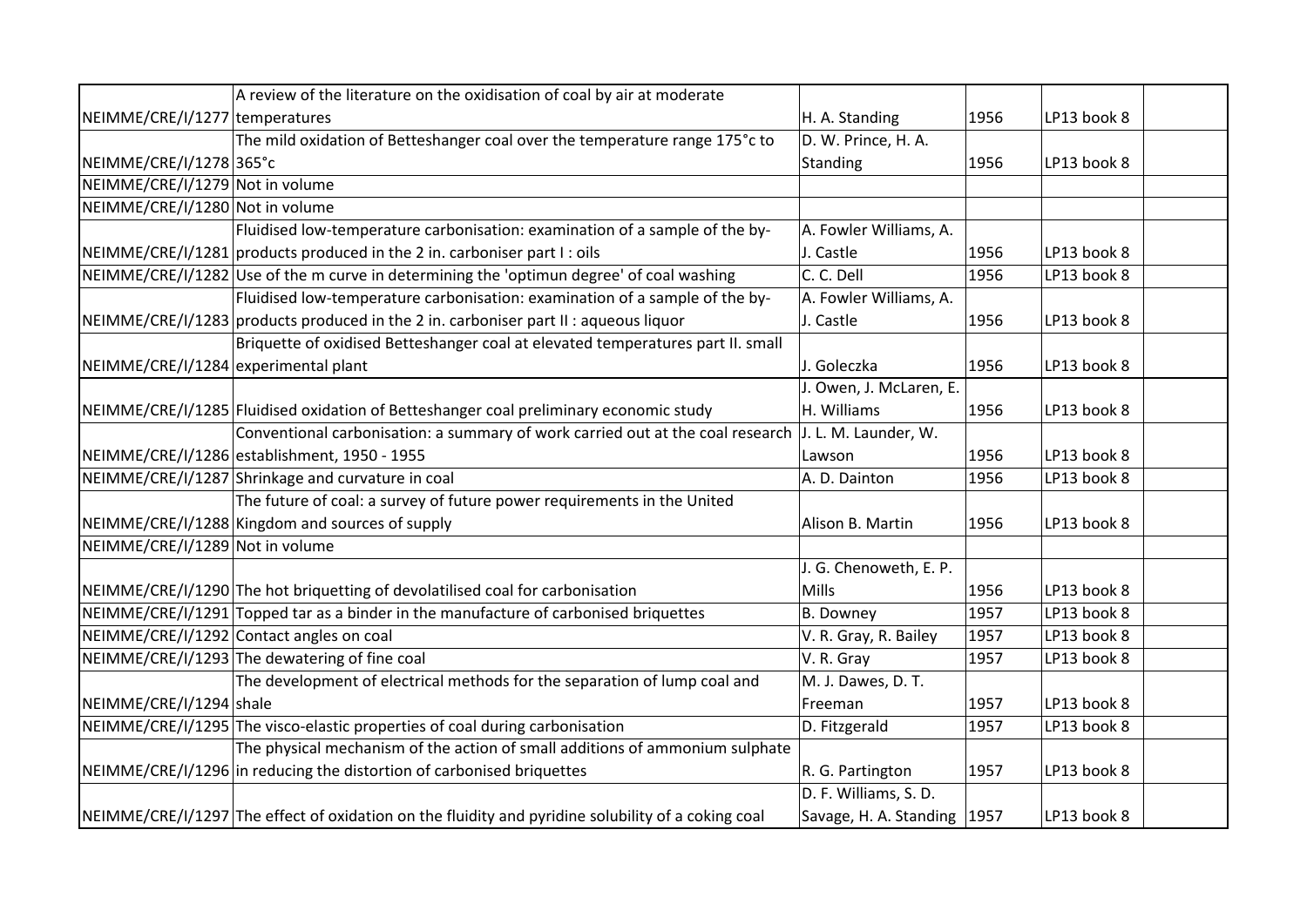|                                 |                                                                                                   | D. J. Brown, V. R. Gray,      |      |             |  |
|---------------------------------|---------------------------------------------------------------------------------------------------|-------------------------------|------|-------------|--|
|                                 | NEIMME/CRE/I/1298 The spreading of oil on wet coal                                                | A. W. Jackson                 | 1957 | LP13 book 8 |  |
| NEIMME/CRE/I/1299 Not in volume |                                                                                                   |                               |      |             |  |
|                                 |                                                                                                   | A. J. Castle, S. C.           |      |             |  |
|                                 | NEIMME/CRE/I/1300 Construction of a semi-automatic high efficiency laboratory fractionating still | Careless, A. F. Williams 1957 |      | LP13 book 8 |  |
|                                 | NEIMME/CRE/I/1301 Mixing of solid particles: a review of literature                               | J. Goleczka                   | 1958 | LP13 book 8 |  |
|                                 |                                                                                                   | G. R. Oxley and G. J.         |      |             |  |
|                                 | NEIMME/CRE/I/1302 Rates of reaction in the carbonisation process                                  | Pitt                          | 1957 | LP13 book 8 |  |
|                                 | The accelerated cooling of briquetting mixtures and briquettes in an                              | J. C. A. Kaye and J.          |      |             |  |
|                                 | NEIMME/CRE/I/1303 experimental briquetting plant                                                  | Goleczka                      | 1957 | LP13 book 8 |  |
|                                 | NEIMME/CRE/I/1304 Density and displacement distributions in a cylindrical binderless briquette    | A. Z. Keller                  | 1957 | LP13 book 8 |  |
| NEIMME/CRE/I/1305 Not in volume |                                                                                                   |                               |      |             |  |
| NEIMME/CRE/I/1306 Not in volume |                                                                                                   |                               |      |             |  |
| NEIMME/CRE/I/1307 Not in volume |                                                                                                   |                               |      |             |  |
|                                 | Smokeless fuels: the mild heat-treatment of pitch-bound, low-volatile coal                        |                               |      |             |  |
| NEIMME/CRE/I/1308 briquettes    |                                                                                                   | D. M. L. Griffiths            | 1957 | LP13 book 9 |  |
|                                 |                                                                                                   | E. P. Mills and W. N.         |      |             |  |
|                                 | NEIMME/CRE/I/1309 Medium-volatile char briquettes for open grates                                 | Adams                         | 1957 | LP13 book 9 |  |
|                                 | NEIMME/CRE/I/1310 Dewatering filter cake by the application of pressure                           | J. A. Rodgers                 | 1958 | LP13 book 9 |  |
|                                 |                                                                                                   | J. A. Rodgers, D. J.          |      |             |  |
|                                 | NEIMME/CRE/I/1311 Accelerating bunker drainage: I cwt batch scale                                 | Brown, J. Brown               | 1958 | LP13 book 9 |  |
| NEIMME/CRE/I/1312 Not in volume |                                                                                                   |                               |      |             |  |
| NEIMME/CRE/I/1313 Not in volume |                                                                                                   |                               |      |             |  |
|                                 |                                                                                                   | B. Robson, D. F.              |      |             |  |
|                                 | NEIMME/CRE/I/1314 The chemical reactivity of carbonised briquettes                                | Williams                      | 1958 | LP13 book 9 |  |
| NEIMME/CRE/I/1315 Not in volume |                                                                                                   |                               |      |             |  |
| NEIMME/CRE/I/1316 Not in volume |                                                                                                   |                               |      |             |  |
| NEIMME/CRE/I/1317 Not in volume |                                                                                                   |                               |      |             |  |
|                                 |                                                                                                   | D. A. Hall, J. S.             |      |             |  |
|                                 | NEIMME/CRE/I/1318 The fishburn ring dryer                                                         | Harrison, D. G. Madley 1958   |      | LP13 book 9 |  |
|                                 |                                                                                                   | W. N. Adams, J.               |      |             |  |
|                                 | NEIMME/CRE/I/1319 The hot briquetting of anthracite                                               | Goleczka                      | 1959 | LP13 book 9 |  |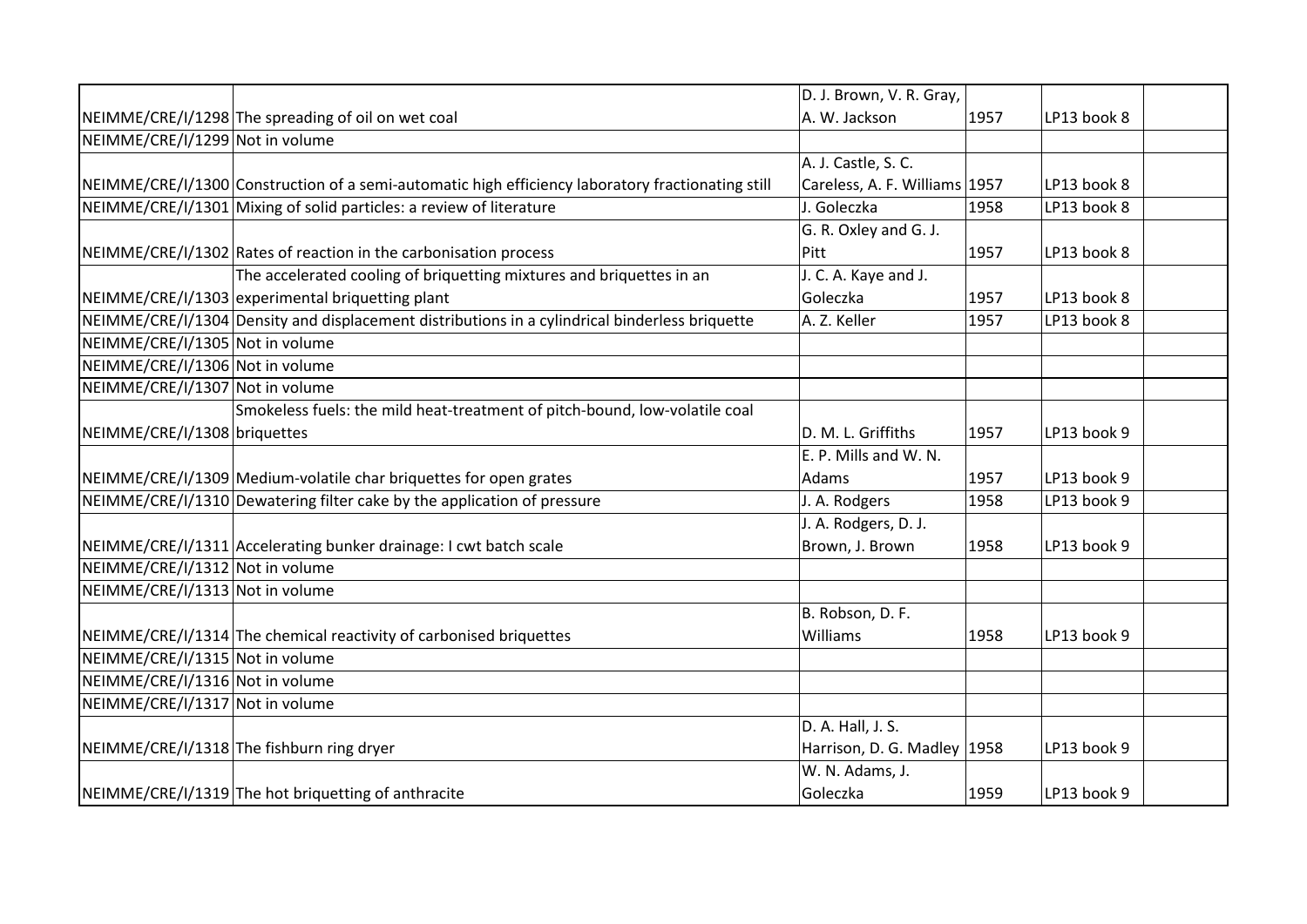|                                    | The effect of certain inorganic additives on the quality and yield of low-                                               | R. G. Partington, R.         |      |             |  |
|------------------------------------|--------------------------------------------------------------------------------------------------------------------------|------------------------------|------|-------------|--|
| NEIMME/CRE/I/1320 temperature coke |                                                                                                                          | Sidebottom                   | 1958 | LP13 book 9 |  |
|                                    |                                                                                                                          | A. F. Gaines, R. G.          |      |             |  |
|                                    | NEIMME/CRE/I/1321 The effect of additives on the kinetics of coal carbonization                                          | Partington                   | 1959 | LP13 book 9 |  |
|                                    |                                                                                                                          | H. W. Harris, F.             |      |             |  |
|                                    | NEIMME/CRE/I/1322 The determination of the organic oxygen content of coal                                                | Ellington                    | 1959 | LP13 book 9 |  |
|                                    | The development and testing of an experimental unit for the dry separation of                                            | D. T. Freeman, D. T. D.      |      |             |  |
|                                    | NEIMME/CRE/I/1323 coal and refuse by electrical means                                                                    | Groves                       | 1959 | LP13 book 9 |  |
| NEIMME/CRE/I/1324 Not in volume    |                                                                                                                          |                              |      |             |  |
|                                    | The production of open-grate carbonised ovoids from low-rank coals by the                                                |                              |      |             |  |
|                                    | NEIMME/CRE/I/1325 Waleswood' process                                                                                     | W. Lawson                    | 1959 | LP13 book 9 |  |
|                                    |                                                                                                                          | R. G. Partington, R.         |      |             |  |
|                                    | NEIMME/CRE/I/1326 The reaction of gaseous sulphur dioxide with a low rank coal                                           | Sidebottom                   | 1959 | LP13 book 9 |  |
| NEIMME/CRE/I/1327 Not in volume    |                                                                                                                          |                              |      |             |  |
|                                    | NEIMME/CRE/I/1328 The smoke emission of low-temperature chars prepared from high-volatile coals A. F. Gaines, G.J. Pitts |                              | 1959 | LP13 book 9 |  |
|                                    | NEIMME/CRE/I/1329 The prevention of fissuring in carbonised briquettes                                                   | A. D. Dainton                | 1959 | LP13 book 9 |  |
| NEIMME/CRE/I/1330 Not in volume    |                                                                                                                          |                              |      |             |  |
|                                    | NEIMME/CRE/I/1331 Froth flotation of coal: the performance of a full-scale multi-stage conditioner                       | J. A. Rodgers, J. Brown 1959 |      | LP13 book 9 |  |
| NEIMME/CRE/I/1332 Not in volume    |                                                                                                                          |                              |      |             |  |
|                                    | Differential thermal analyses of mixtures of a low rank coal and various                                                 | A. F. Gaines, R. G.          |      |             |  |
|                                    | NEIMME/CRE/I/1333 inorganic compounds                                                                                    | Partington                   | 1959 | LP13 book 9 |  |
|                                    |                                                                                                                          | R. G. Partington, R.         |      |             |  |
|                                    | NEIMME/CRE/I/1334 The acetylation of coal and its effects on the properties of binderless briquettes                     | Sidebottom                   | 1959 | LP13 book 9 |  |
| NEIMME/CRE/I/1335 Not in volume    |                                                                                                                          |                              |      |             |  |
| NEIMME/CRE/I/1336 Not in volume    |                                                                                                                          |                              |      |             |  |
|                                    |                                                                                                                          | A. W. Sharpe & W.            |      |             |  |
|                                    | NEIMME/CRE/I/1337 The improvement of open-grate fuels by chemical additives: a literature review                         | Lawson                       | 1959 | LP13 book 9 |  |
|                                    |                                                                                                                          | J. W. Phillips, G. H.        |      |             |  |
|                                    | NEIMME/CRE/I/1338 The electrical carbonisation of coal                                                                   | Watson                       | 1959 | LP13 book 9 |  |
| NEIMME/CRE/I/1339 Not in volume    |                                                                                                                          |                              |      |             |  |
|                                    |                                                                                                                          | G. J. Pitt, G. R. Oxley, L.  |      |             |  |
|                                    | NEIMME/CRE/I/1340 The kinetics of devolatilisation of high-volatile coals in a fluidised carboniser                      | Stanley                      | 1960 | LP13 book 9 |  |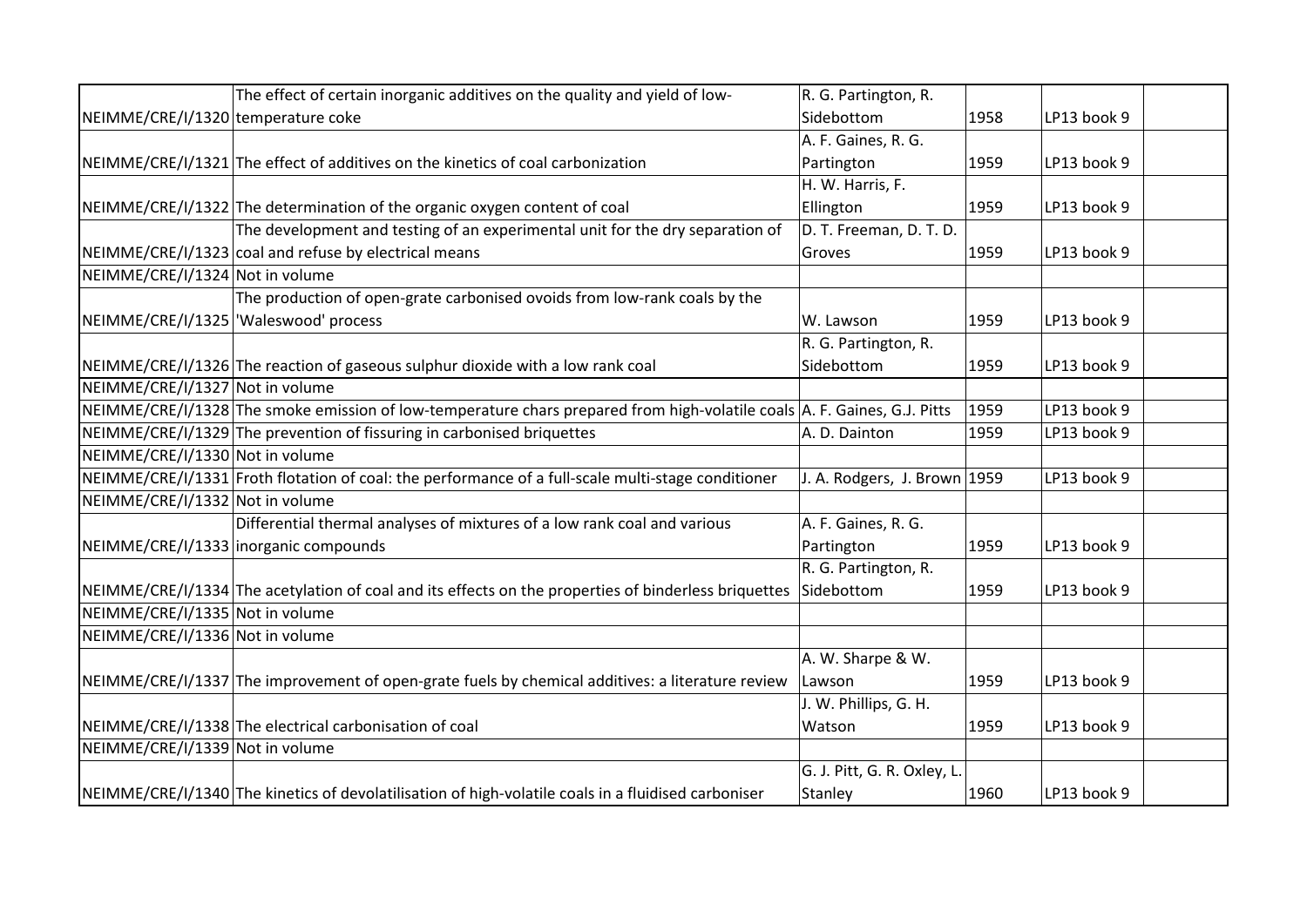|                                        | The analysis of carbonisation gases by chromatography. part I. development of         |                                 |      |             |  |
|----------------------------------------|---------------------------------------------------------------------------------------|---------------------------------|------|-------------|--|
| NEIMME/CRE/I/1341 method               |                                                                                       | G. J. Pitt, L. Stanley          | 1960 | LP13 book 9 |  |
|                                        |                                                                                       | P. H. Dicker, miss M. K.        |      |             |  |
|                                        |                                                                                       | Flagg, A. F. Gaines, R.         |      |             |  |
|                                        | NEIMME/CRE/I/1342 The formation of coke from simple organic compounds                 | G. Partington                   | 1960 | LP13 book 9 |  |
|                                        |                                                                                       | R. O. Brookings, A.             |      |             |  |
|                                        | NEIMME/CRE/I/1343 The thermal stability of tar produced in fluid bed carbonisers      | <b>Fowler Williams</b>          | 1960 | LP13 book 9 |  |
|                                        | The analysis of carbonisation gases by chromatography. part II. analyses of           | G. J. Pitt, P. F. M. Paul,      |      |             |  |
|                                        | NEIMME/CRE/I/1344 gases from fluidised carbonisation of birch coptice and arley coals | L. Stanley                      | 1960 | LP13 book 9 |  |
|                                        | The examination of two tars produced by carbonising birch coppice and dexter          | T. C. Carey, D. W.              |      |             |  |
|                                        | NEIMME/CRE/I/1345 coals in the eight-inch fluid carboniser at 425°C                   | Price, A. Rose                  | 1960 | LP13 book 9 |  |
|                                        | NEIMME/CRE/I/1346 The production of a smokeless briquetted fuel from Grassmoor breeze | J. C. A. Kaye, E. P. Mills 1960 |      | LP13 book 9 |  |
|                                        | The production of a smokeless briquetted fuel from soda-activated breeze by a         | J. C. A. Kaye, E. P.            |      |             |  |
|                                        | NEIMME/CRE/I/1347 mild heat treatment process                                         | Mills, G. V. Hill               | 1960 | LP13 book 9 |  |
| NEIMME/CRE/I/1348 C.r.e. density meter |                                                                                       | de L. E. Edmonds                | 1960 | LP13 book 9 |  |
|                                        | NEIMME/CRE/I/1349 The reaction of the metal carbides                                  | D. M. L. Griffiths              | 1960 | LP13 book 9 |  |
| NEIMME/CRE/I/1350 Not in volume        |                                                                                       |                                 |      |             |  |
| NEIMME/CRE/I/1351 Not in volume        |                                                                                       |                                 |      |             |  |
| NEIMME/CRE/I/1352 Not in volume        |                                                                                       |                                 |      |             |  |
|                                        | The mild heat treatment of briquettes made from high volatile coals with pitch        |                                 |      |             |  |
| NEIMME/CRE/I/1353 as a binder          |                                                                                       | D. M. L. Griffiths              | 1960 | LP13 book 9 |  |
| NEIMME/CRE/I/1354 Not in volume        |                                                                                       |                                 |      |             |  |
| NEIMME/CRE/I/1355 Not in volume        |                                                                                       |                                 |      |             |  |
| NEIMME/CRE/I/1356 Not in volume        |                                                                                       |                                 |      |             |  |
| NEIMME/CRE/I/1357 Not in volume        |                                                                                       |                                 |      |             |  |
| NEIMME/CRE/I/1358 Not in volume        |                                                                                       |                                 |      |             |  |
|                                        |                                                                                       | P. H. Dicker, A. F.             |      |             |  |
|                                        |                                                                                       | Gaines and D. M. L.             |      |             |  |
|                                        | NEIMME/CRE/I/1359 The two-stage carbonisation of a low rank coal in a static bed      | Griffiths                       | 1961 | LP13 book 9 |  |
|                                        |                                                                                       | W. R. B. Arthur and R.          |      |             |  |
|                                        | NEIMME/CRE/I/1360 The effect of vapour adsorption on the strength of coal compacts    | G. Partington                   | 1961 | LP13 book 9 |  |
|                                        | A survey of the processes which are available for making a smokeless domestic         |                                 |      |             |  |
|                                        | NEIMME/CRE/I/1361 fuel from the coals of Kent                                         | H. R. Gregory                   | 1961 | LP13 book 9 |  |